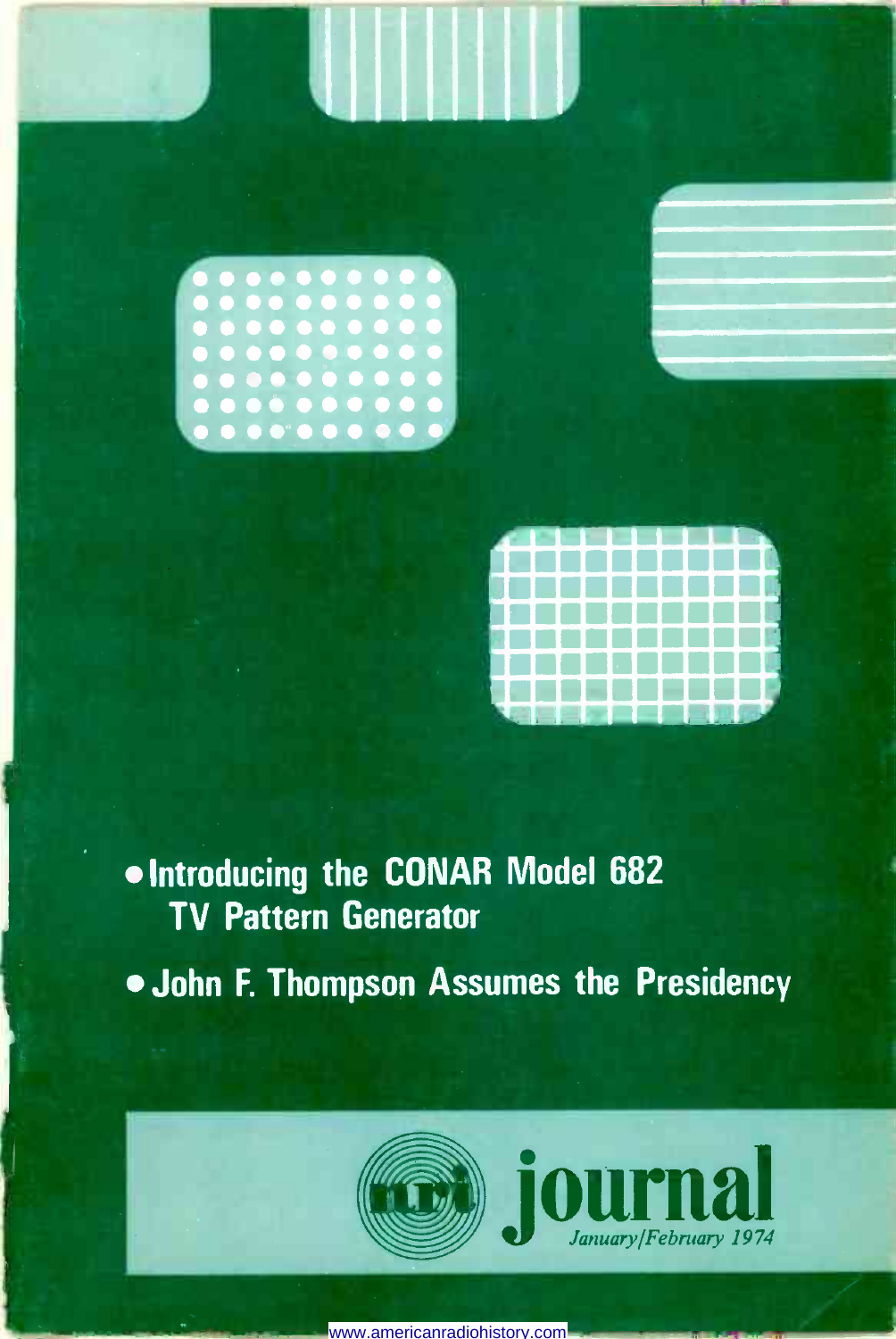SAVE \$70 OFF NATIONALLY ADVERTISED PRICE AND GET \$18.50 VALUE PROBES TOO!

## From LEADER For Those Who Want the Best!<br>5" Solid State Triggered Oscilloscope / Vectorscope Full Two -Year Factory Warranty

WHAT IS A TRIGGERED SCOPE?<br>The triggered scope is an improved type of cathode ray oscilloscope with a one shot sweep circuit. The electron beam remains in a station ary position and does not deflect until "triggered on" by an input waveform or transient. When turned on the beam sweeps across the CRT displaying the incoming wave shape and then returns to rest. Each suc ceeding pulse will cause the beam to deflect again giving the effect of a repetitive waveform. The triggered sweep feature makes it pos sible to observe non re -occurring transients and to synchronize on either the high frequency or low 'frequency components of complex wave forms. The horizontal deflection is calibrated in time making it possible to measure the frequency or duration of waveforms and pulses. The vertical is calibrated in volts per centimeter making precise amplitude measurements possible. It is also possible to operate the sweep in an automatic or .conven tional free running state.

| SPECIFICATIONS                    |                                                                                                                                           |
|-----------------------------------|-------------------------------------------------------------------------------------------------------------------------------------------|
| Vertical Amplifier<br>Sensitivity | 20MVp-p/cm to 10Vp-p/cm, 9 steps in<br>2-5-10 sequence and uncalibrated<br>continuous adjuster.                                           |
| Bandwidth                         | DC or 2Hz to 10MHz                                                                                                                        |
| Rise Time                         | 35nsec                                                                                                                                    |
| Input<br>Impedance                | 1 megohm, shunted by 33 pfd                                                                                                               |
| Calibration                       |                                                                                                                                           |
| Square Wave<br>Voltage            | 0.05, 0.5 and 5Vpp; 1KHz approx.                                                                                                          |
| Horizontal<br>Amplifier           |                                                                                                                                           |
| Sensitivity                       | 200MVp-p/cm or better                                                                                                                     |
| Bandwidth                         | 2Hz to 200KHz                                                                                                                             |
| Input<br>Impedance                | 1 megohm, shunted by 40 pfd                                                                                                               |
| Time Base                         |                                                                                                                                           |
| Sweep Speeds                      | $1\mu$ s/cm to 0.2s/cm, 17 steps in 1.2.5<br>sequence and uncalibrated continuous<br>adjuster; TV: V (for 30Hz) and H<br>(for 15.75KHz/2) |
| Magnification                     | $X5$ (max. speed $0.2 \mu s/cm$ )                                                                                                         |
| Sweep Mode                        | Triggered and automatic (Slope $+$ and $-$ )                                                                                              |
| Sychronization                    | Internal and external: $+$ and $-$ .                                                                                                      |
| Power Supply                      | 115/230V: 50/60Hz; 50VA, approx.                                                                                                          |
| Size and Weight                   | 10½"H x 8"W x 16½"D: 30 lbs.                                                                                                              |
|                                   |                                                                                                                                           |

### Nationally Advertised Price \$459.95

CONAR SPECIAL

Only \$389.95

Stock No.501WT Shipped Express Collect or United Parcel Service

### ORDER NOW FROM CONAR

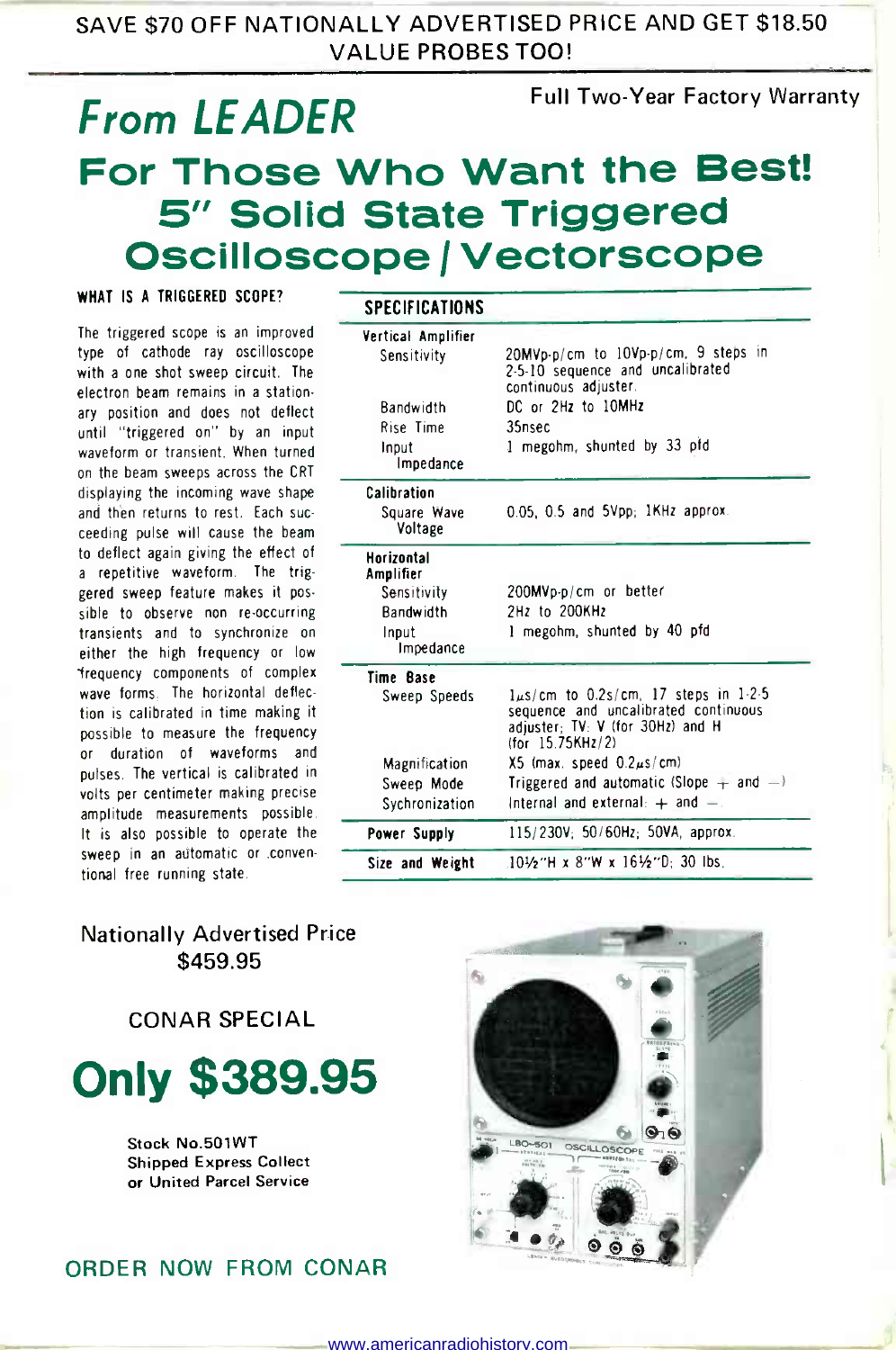

- 3 JOHN F. THOMPSON ASSUMES THE PRESIDENCY
- Phillip D. Deem 6 INTRODUCING THE CONAR MODEL 682 TV PATTERN GENERATOR
	- Ted Beach 20 HAM NEWS
		- 24 NRI HONORS PROGRAM AWARDS
	- Tom Nolan 26 ALUMNI NEWS

EDITOR AND PUBLISHER William F. Dunn

MANAGING EDITORS Jane Wright Tom Beadling

TECHNICAL EDITOR E.B. Beach

EDITORIAL ASSISTANTS Mildred Duncan Noreen Duszynski

STAFF ARTISTS Arthur Susser Ernie Blaine

In this issue, NRI welcomes Jack Thompson as its new President. Also, Phil Deem gives us a practical and detailed discussion of CONAR's brand new TV pattern generator.

The NRI Journal is published bimonthly by the National Radio Institute, 3939 Wisconsin Avenue, Washington, D.C. 20016. Subscription price is two dollars yearly or 35 cents per single copy. Secondclass postage is paid at Washington, D.C.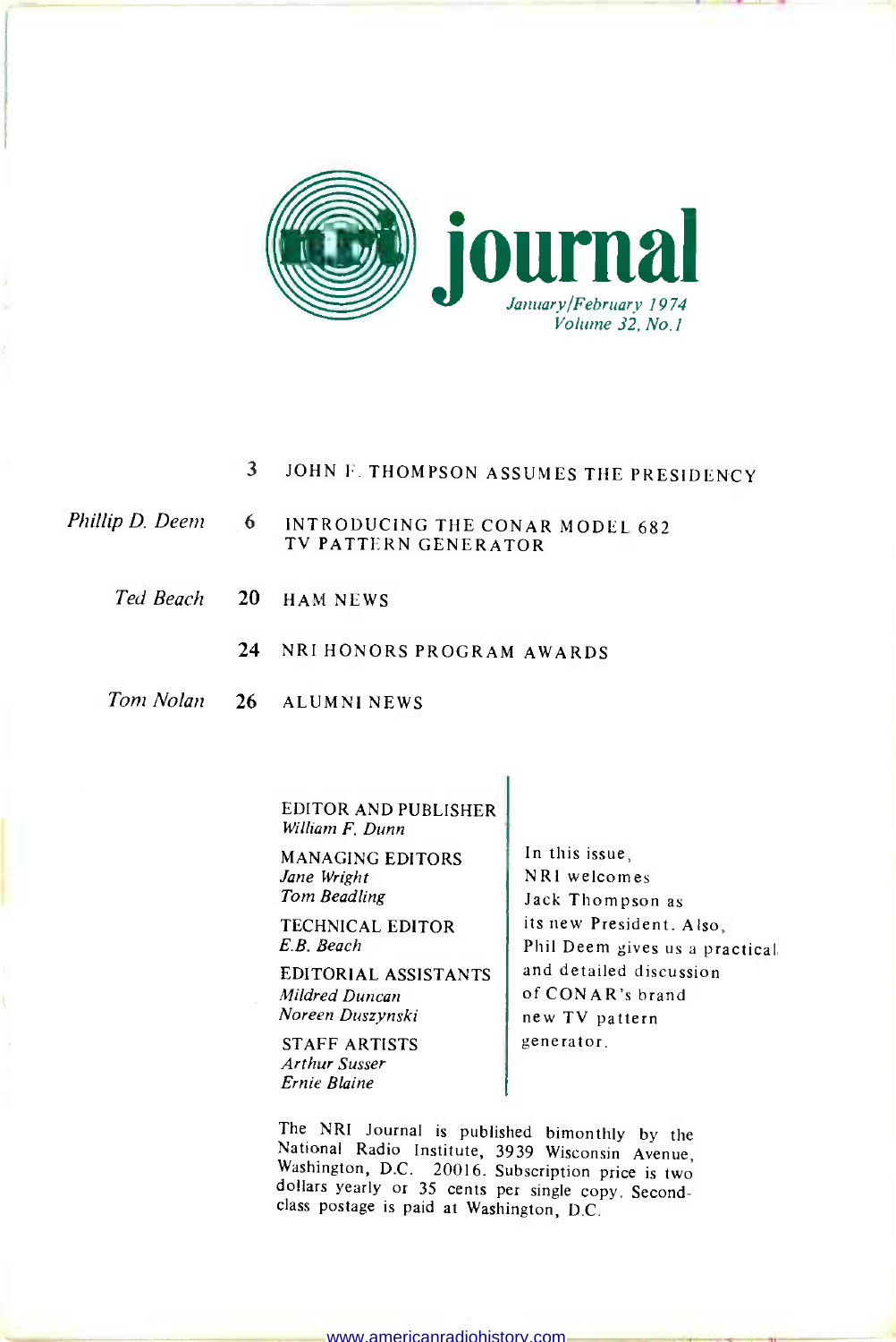

 $7/6$  $\mathcal{L}_{\ell}$ President

National Radio Institute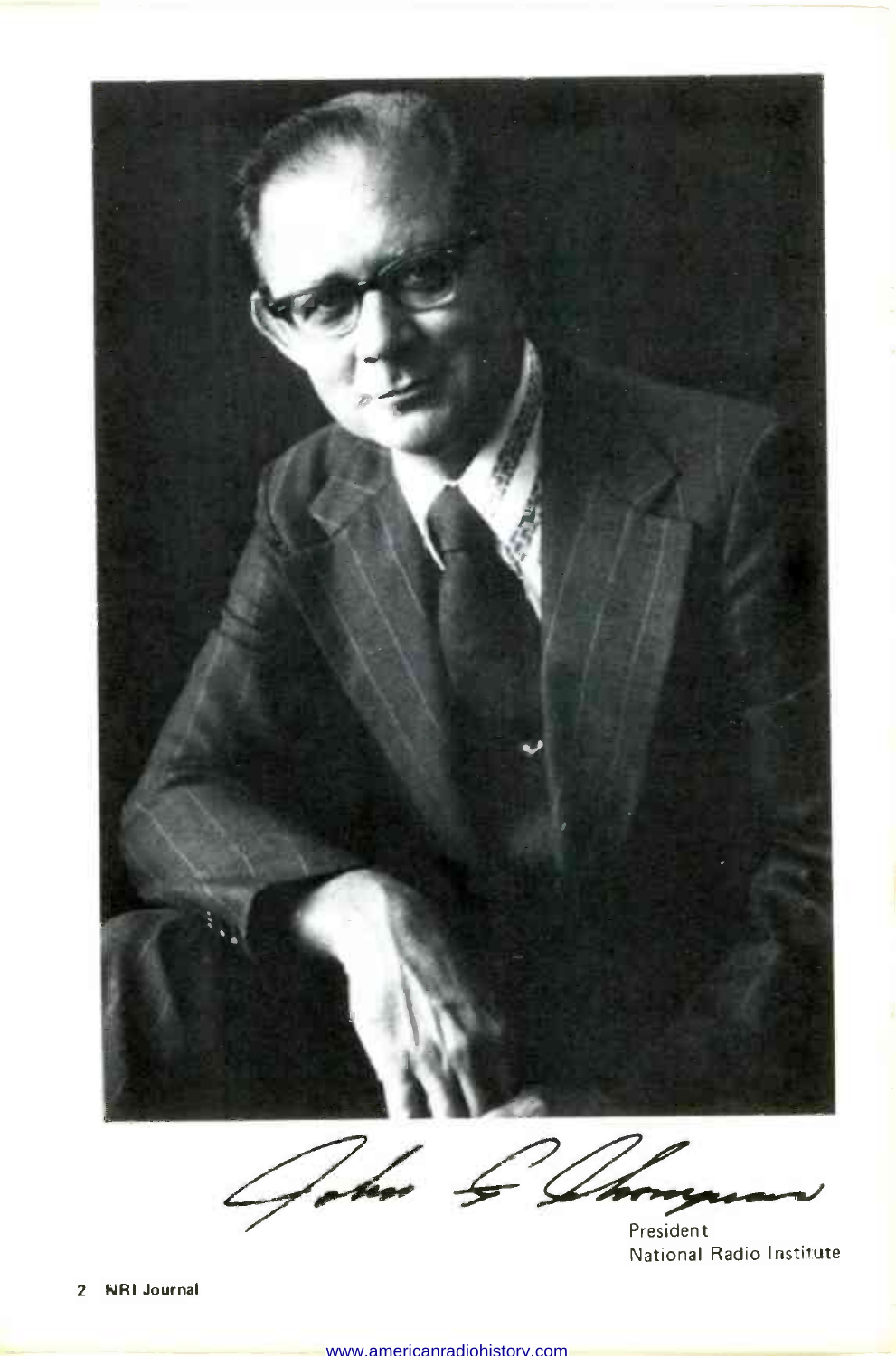# John F. Thompson Assumes the **Presidency**

John F. Thompson has been named President of NRI succeeding J. Morrison Smith who is now semi-retired. It seems appropriate that "Jack" Thompson should succeed Morrison Smith, for it was Morrison who hired Mr. Thompson as Service Consultant in 1956, the same year that Morrison became president of NRI.<br>Even today Jack Thompson remembers his first early months with NRI and his astonishment at the close, personal relationship maintained by NRI with each individual student.

Then and there Jack determined that NRI was an organization that offered him<br>unique challenges and personal satisfaction beyond job and salary. He remembers<br>students telling him things like this: "It's this small personal

From the very beginning of his career he demonstrated an exceptional ability to "get in step with a student," to truly appreciate the student's effort at learning from the student's point of view. Jack grasped the NRI idea

Consequently, it wasn't many months before Jack was promoted to Assistant<br>Director of Graduate Service. In this position, he came face to face with NRI<br>graduates. He saw at first hand how the NRI Discovery learning method creating issues of the Journal that were a warm, lively mix of graduate and student<br>news, career information and timely technical articles. In fact, his knack for getting directly to the point with just the right words turned out to be an unusual talent.<br>Jack had, and has today, the unusual ability to make the listener say to himself almost involuntarily, "He's so right, I wish I had said i

It was perfectly natural, therefore, that Jack became the first Marketing Manager of<br>the Student Supply Division which was beginning to outgrow its original purpose<br>and, as CONAR, was rapidly evolving into a major supplier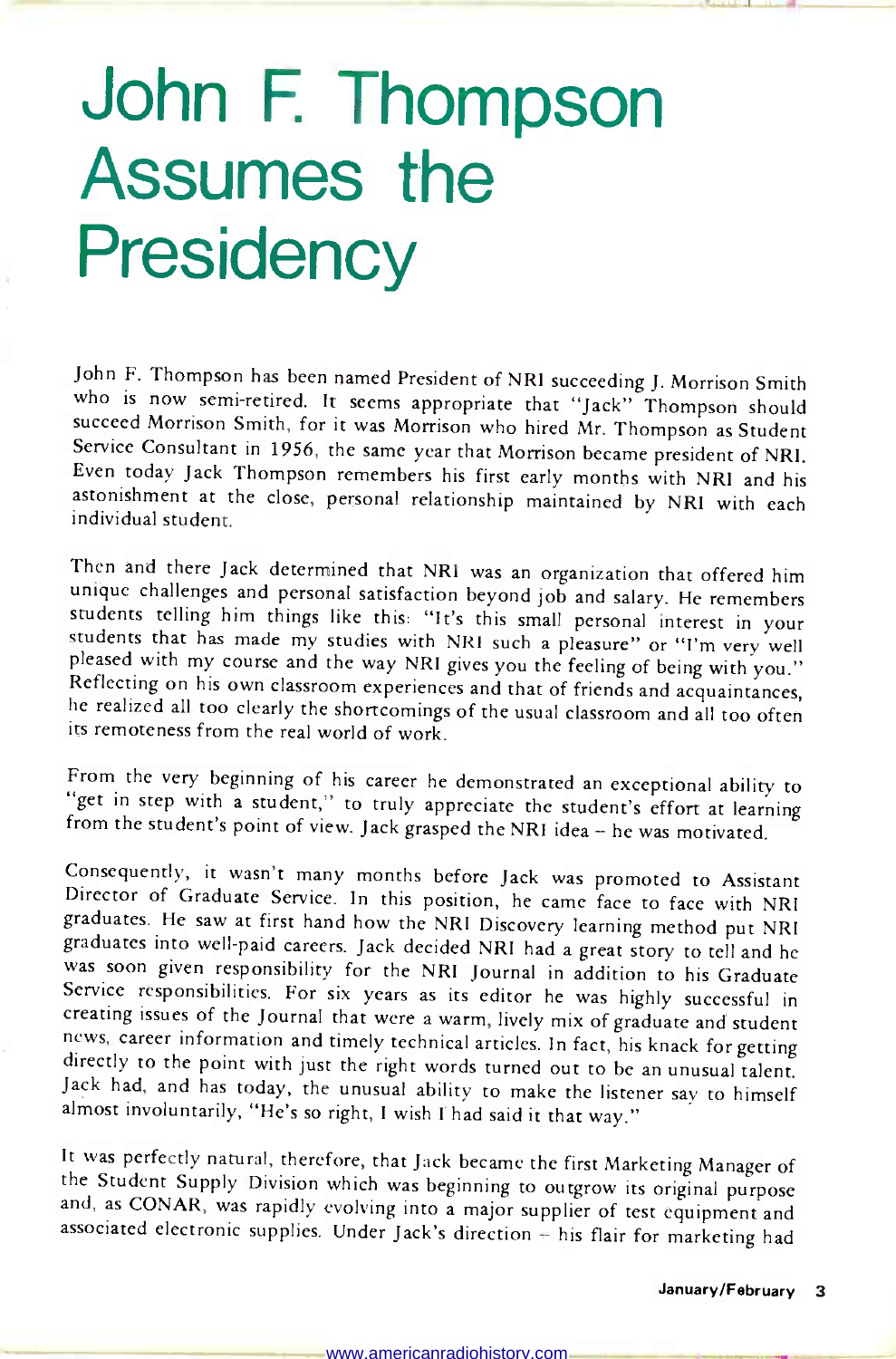an outlet - and Jack followed through with a remarkable series of highly successful sales efforts. He had a sixth sense as to just the right equipment for students and graduates, and for seeking out the best technical know-how to give him what he wanted in CONAR equipment. Best of all, he knew how to communicate this to NRI men to let them know exactly what they were buying and why. Before any new kit was made available to students, Jack insisted on personally assembling it at home and carried out the required experiments to ensure technical accuracy and proper realibility. When NRI's Director of Advertising and Public Relations retired in 1964, Jack was appointed to this position.

A few years later Mr. Thompson's concern for the traditions of NRI and, in particular his enthusiastic support of NRI leadership in innovative technical training, led to his appointment in 1966 to Vice President and member of the Board of Directors. His membership on the board with its more immediate exposure to the founder of NRI, James E. Smith, Chairman of the Board at the time, made Jack determined to follow this man's standards for himself, and to back J. Morrison Smith, President, and "J.E's" son, in continuing NRI's traditions.

Jack was always tremendously impressed by NRI's founder. Jack says, "J.E. Smith's love of people and his personal concern for their welfare made NRI a natural outlet for his immense energy. From the day NRI enrolled its first student in March, 1914, J.E. was intensely motivated by his belief that one man could make a difference. He inspired this same conviction in each and every NRI employee. That no matter what their job, they can make an important difference in the lives of many persons through the NRI Idea: individual technical training with specially designed training kits for priceless on the job experience."

In 1968 Morrison Smith made a momentous decision. NRI became part of the McGraw-Hill Company. It was not an easy decision to reach. But in the end the reasons were simple: To maintain NRI's leadership in technical training during the seventies would require extraordinary increases in people with special skills in many new technical fields, buildings would have to be acquired with highly expensive facilities for creating new and different ways of learning. This could not be accomplished by depending on NRI's resources alone and still keep NRI's traditional reasonable tuition schedules.

McGraw-Hill, however, had the resources and the know-how. Although through its book company, McGraw-Hill is the largest and most prestigious publisher of technical books, even more important to Morrison Smith, he saw McGraw-Hill as a total communications company on the forefront of multi -research projects in technical training.

It was clear that McGraw-Hill understood and respected the NRI no-compromise position on providing absolutely first-rate training at home second to none at a fair tuition.

"In retrospect," Jack believes, "it was just one man, Edward H. Booher, President, McGraw-Hill Books and Education, whose character said it all: There was just one way to go and that was with McGraw-Hill."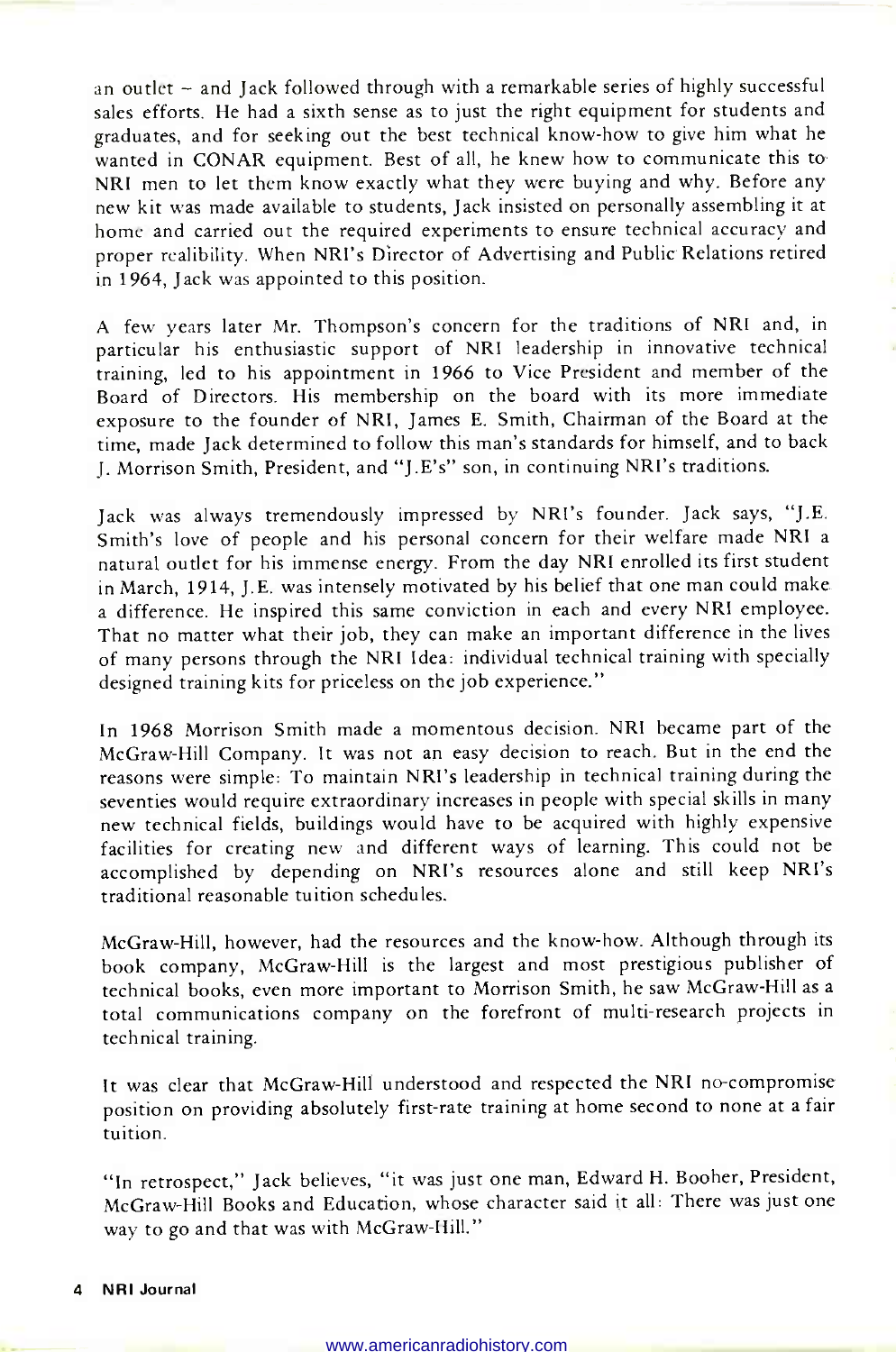"When Time magazine once characterized Ed Booher as 'the brilliant educational publisher', Time made it clear," adds Mr. Thompson, "that brilliance was not a matter of flashy footwork in some corporate hierachy, but of solid accomplishments achieved with rare insight and creativity."

With a deep life-long involvement in education both as a private citizen serving as university trustee and on public commissions, and as a McGraw-Hill executive, Mr. Booher had held a knowledgeable respect for NRI over a n convinced that NRI's reputation for educational integrity and demonstrated capability for highly effective training techniques could only result in real benefits for McGraw-Hill, NRI, and most of all, for NRI's present and future students.

To get these benefits underway without delay, Jack Thompson, as a member of a small task force, helped make a number of decisions. Perhaps the most important of these was to establish the McGraw-Hill Continuing Education Center in Washington, D.C. Under the leadership of Bartley A. Costello as President, the Center provides directions and physical plant for member schools much in the same way a university provides for the colleges on its campus. The Center has also acquired a new complex of buildings as a production and mailing services cente

Now, as well as being President of NRI, Mr. Thompson is also a Senior Vice stimulating experience with exciting possibilities for NRI. A recent planning session covered the possibility of setting up CEC Learning Centers within many of McGraw-Hill worldwide locations. This would mean, for example, that in almost "Meet Your NRI Instructor" session at the Center, join an Alumni Meeting, or<br>perhaps talk to one of the great authorities in the field of your training. (Most of them are McGraw-Hill authors.)

Be assured, though, no matter how extensive are Mr. Thompson's CEC responsibilities, he will always ask, "How well will it work for students?" In the briefcase full of student exams and grade them himself. Jack's intent? To meet each student "face-to-face." Are the questions clear to this student? Is the lesson an effective learning experience? This precedent of individ

In the President's message welcoming new students, Jack concludes his letter with this final paragraph:

"You are a Very Important Person to us! You are the reason this School exists. Today, we know you as a new student. In the weeks and months ahead, we hope to earn the right to call you our friend."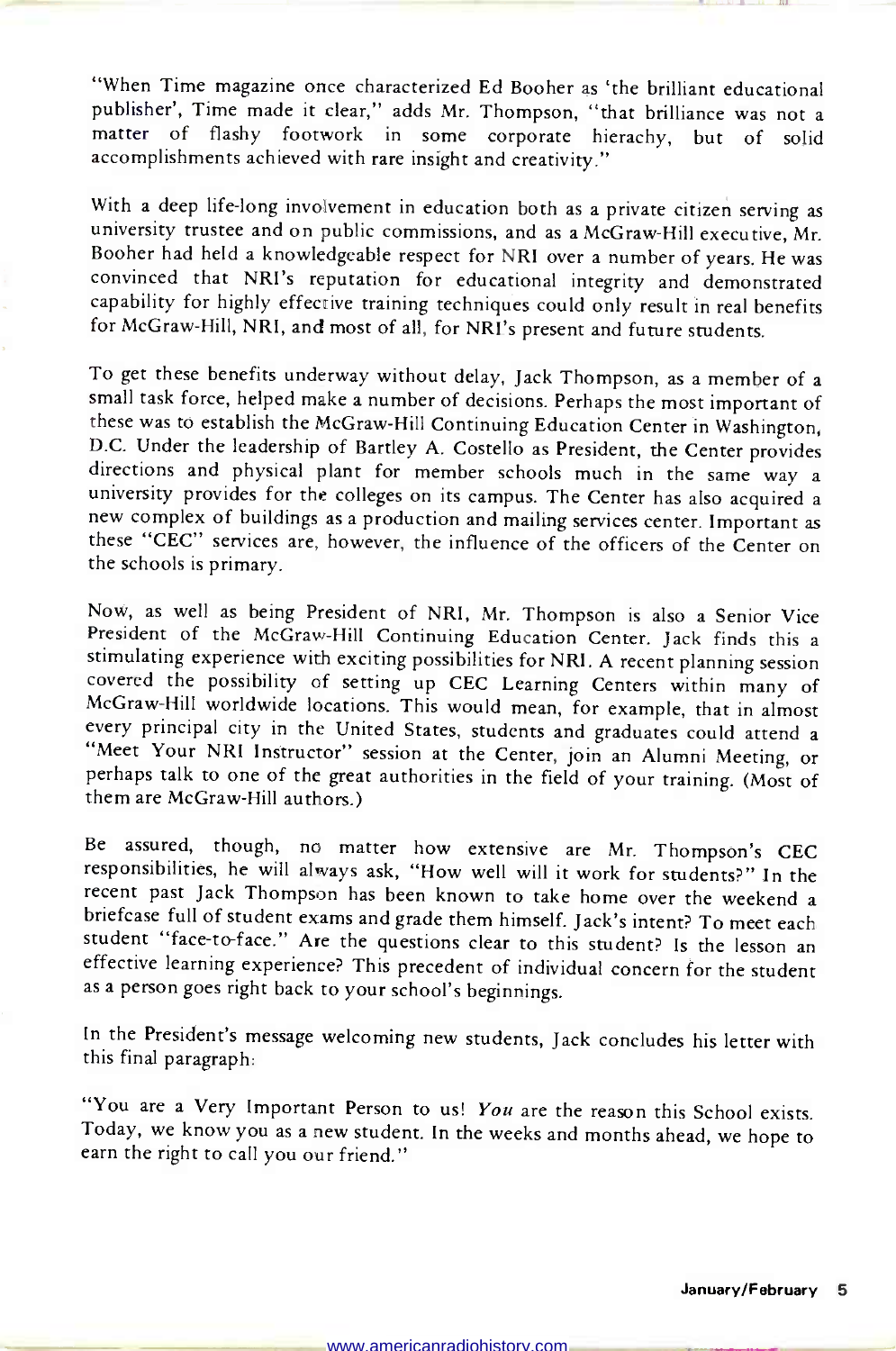

## Phillip D. Deem

Right now, you're probably asking yourself, "What in the world is a TV pattern generator? Is it some kind of new gadget for entertaining the kids on a rainy Saturday afternoon?" Well, that isn't what it was intended for; however, I guess it could be used for that purpose.

A TV pattern generator is a miniature television broadcast station in a box. It has a rather limited "program," and is totally incapable of displaying even one commercial! If you grow weary of watching a particular pattern, just operate its controls to display a new one. You have a choice of: blank raster, crosshatch, vertical lines, horizontal lines, dots, gated color bars, and, by throwing the pattern switch from full to single, a single cross, a single vertical line, a single horizontal line or a single dot, for ten selections in all.

You may have guessed by now that I have been putting you on-just a little. <sup>A</sup> photo of the CONAR Model 682 is shown in Figure 1. It is a versatile servicing instrument. You can use it to check and adjust the performance of a TV set, either black and white or color, as you will see later.

Let's think for a moment about the manner in which a picture is displayed at the screen of a television receiver. For the purpose of this discussion, let's consider the operation of a black -and -white TV. We will disregard the signal processing circuits and concentrate on the action inside the picture tube only.

A simplified drawing of a picture tube is shown in Figure 2. Basically it consists of <sup>a</sup>face plate whose rear or inside surface has a phosphor coating. The coating lights up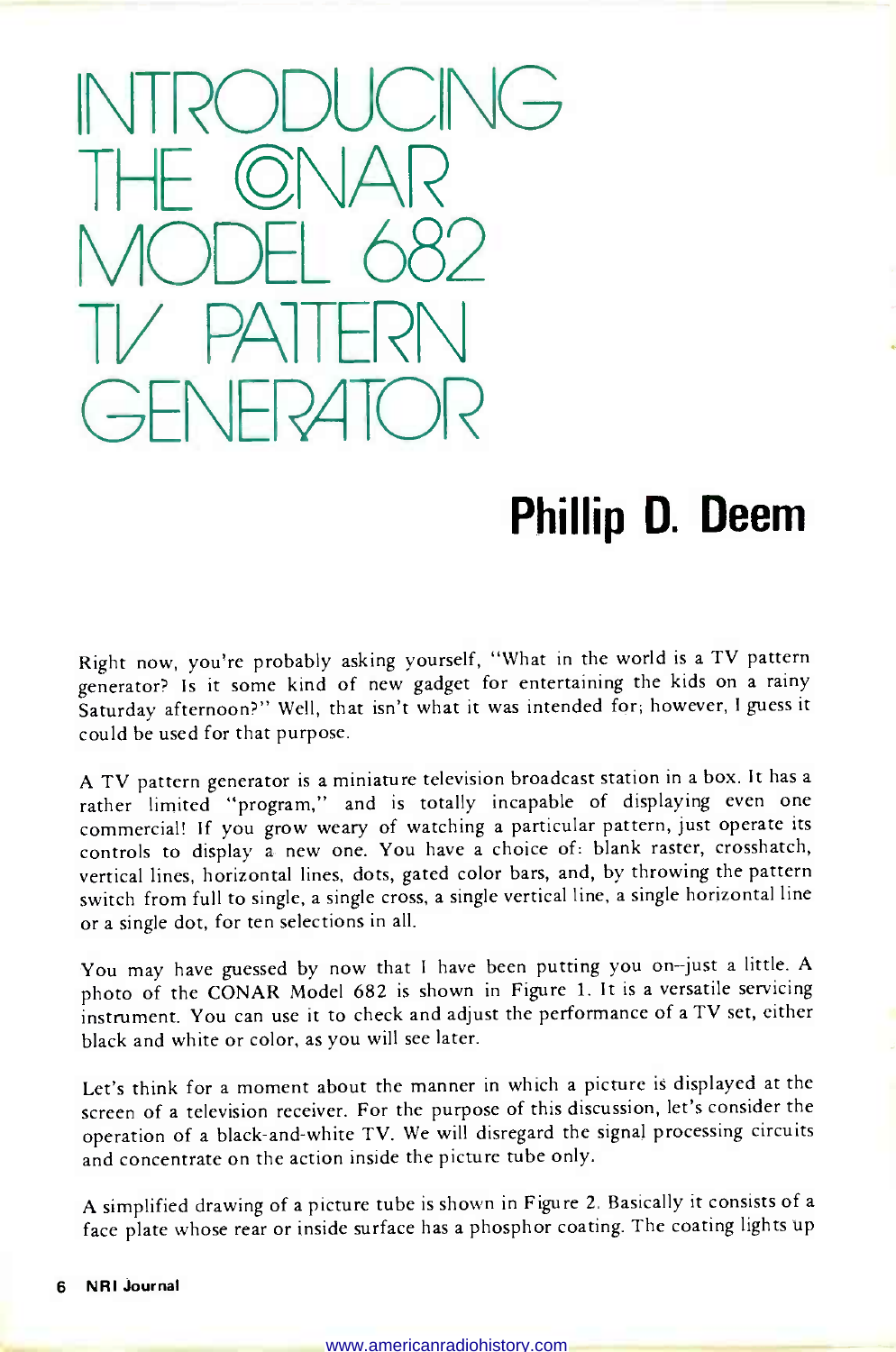

FIGURE 1. PHOTOGRAPH OF THE CONAR MODEL 682 TV PATTERN GENERATOR.

whenever an electron strikes it. As more electrons strike the coating, the light becomes brighter. The electrons come from a gun at the rear of the tube. The gun produces a beam of electrons. The number of electrons in the beam is controlled by circuits in the TV set.

Now, if all we wanted to see at the face of the picture tube was a single dot at the center of the screen, we would be in business! Of course, we want to see more than that. The beam must move all over the screen. A deflection yoke and sweep circuits are added to move or sweep the beam across and up and down the screen. The sweep circuits move the beam to the top of the picture tube and send it scooting over to the right side of the screen, causing it to drop toward the bottom ever so slightly as it goes. As soon as it reaches the right side, the circuits shut the beam off and send it flying back to the left side of the screen. There the beam is turned back on and sent on its way to the right side again. This process continues over and over, tracing out or scanning  $262\frac{1}{2}$  lines, one just below the other, from the top of the



FIGURE 2. SIMPLIFIED DRAWING OF A TELEVISION PICTURE TUBE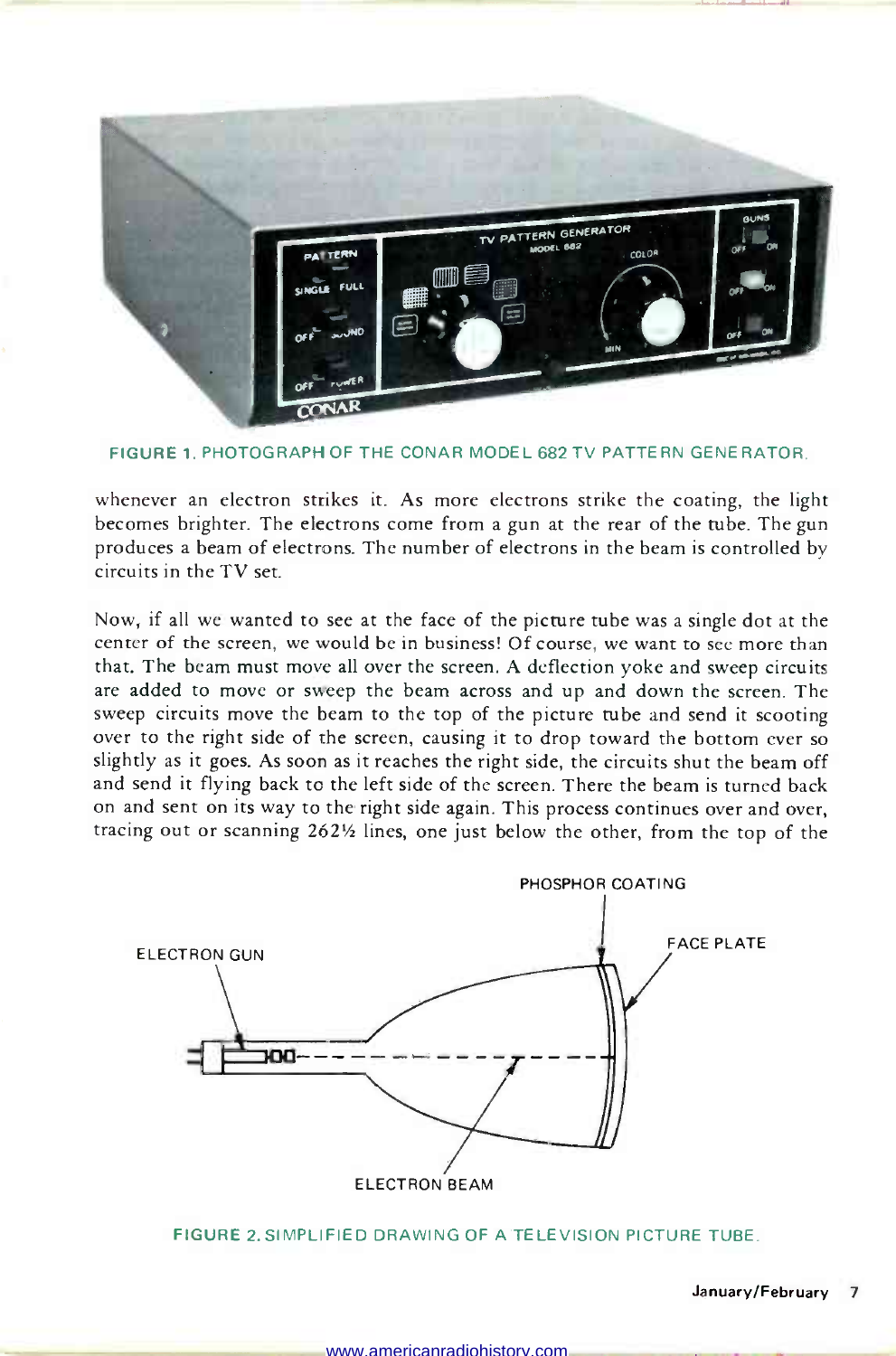screen to the bottom. When the beam finishes scanning the last line, the sweep circuits turn it off and send it back to the top of the screen, at a position slightly different from the original starting position, to generate  $262\frac{1}{2}$  more lines between the first set. This generation of 525 lines produces what is called a raster. It causes the screen to become white all over when the set is not receiving a signal.

The TV set accomplishes this all on its own and needs no external signals to do so. When a TV station signal is received, pulses contained in the signal command the TV set to start the generation of its raster at an exact time. These pulses are called sync pulses. There is a pulse on the TV station signal to tell the TV set when to begin each raster-the vertical sync pulse, and when to begin each line-the horizontal sync pulse. This allows the TV set to reproduce the picture viewed by the camera at the TV station by locking both scanning systems together.

Now, if we want to generate patterns on the TV screen, our generator must be able to control the TV set just the same as a TV station does. Let's think about how a specific pattern might be produced.

The secret of producing a pattern on the screen is all in the timing. First, we must be able to command the set to start its raster and each line at a specific time. Therefore, we must generate horizontal and vertical sync pulses. Then, after a certain interval, we must tell the electron beam in the TV set when to turn on and off.

For example, suppose we wanted to display a single vertical line at the exact center of the TV screen. In order to accomplish this, the electron beam in the TV set must



FIGURE 3. SIMPLIFIED BLOCK DIAGRAM OF THE TV PATTERN GENERATOR.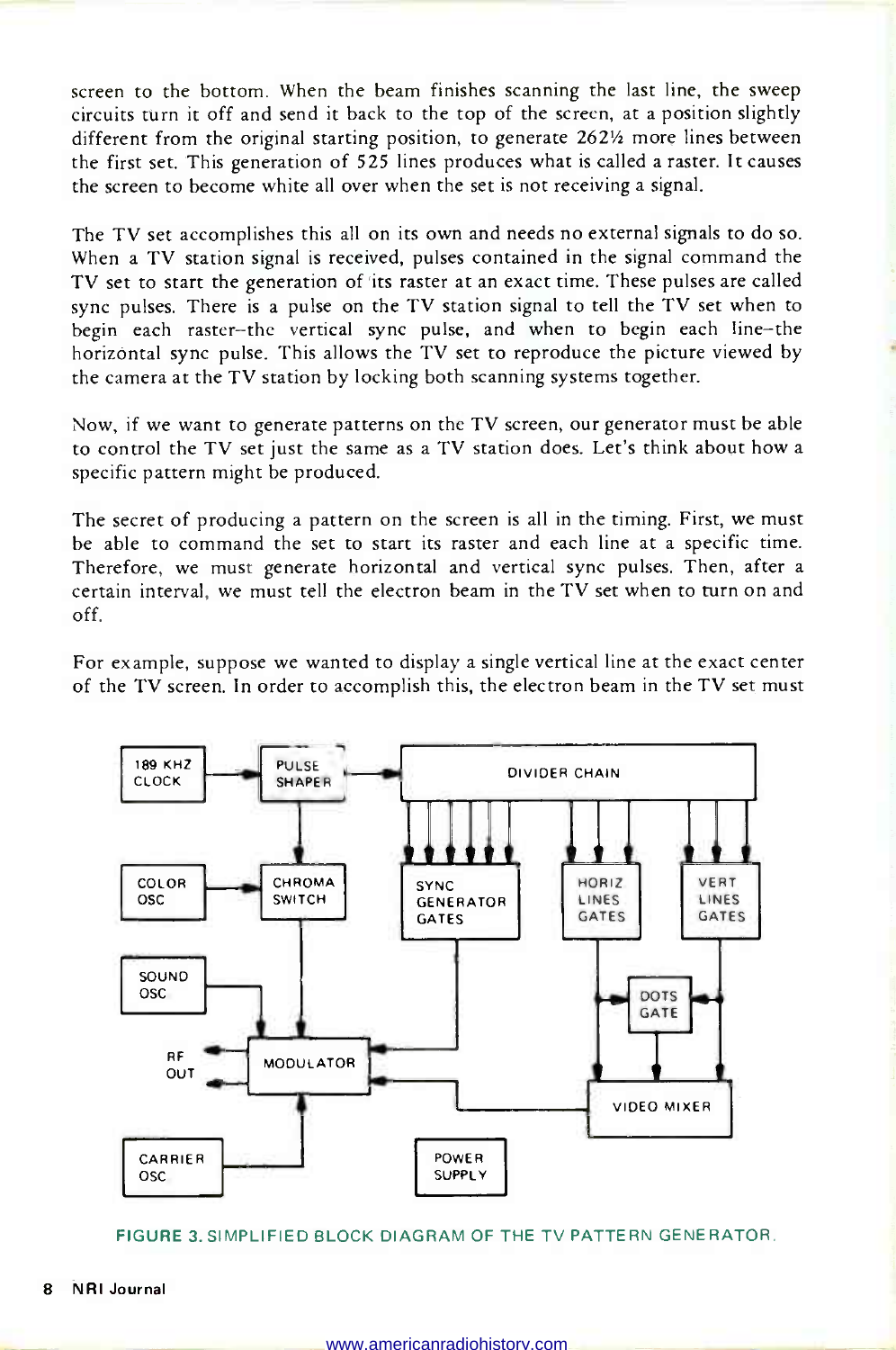be turned on for just an instant, then off, when the beam is in the position<br>corresponding to the center of a horizontal line. This must be done as each<br>horizontal line is scanned. The result is a series of dots from the t face of the picture tube. Sounds fairly easy, doesn't it?

Let's see how the Model 682 does it. We'll begin our discussion of the generator's operation with an overview of the circuitry.

<sup>A</sup>block diagram of the Model 682 is shown in Figure 3. Four oscillators are included in the generator, the 189 -kHz clock, a color oscillator, a sound oscillator and a carrier oscillator. Each is crystal-controlled to ensure operation on the exact frequency required. A special integrated circuit is used as a pulse shaper to "square up" the sine wave from the 189 kHz clock before feeding it to the divider chain and the chroma switch.

Digital integrated circuits are used in the divider chain, gates and video mixer. This except the gated color bar pattern. The composite sync signal is fed to the modulator where it is combined with the signal from the carrier oscillator. Depending upon the setting of the generator's controls, signals from the video mixer, chroma switch or sound oscillator may also be combined in the modulator and impressed upon the rf carrier along with the composite sync signal.

The power supply contains a bare minimum of components as shown in Figure 4.<br>Only these few parts are required due to the use of a special linear integrated<br>circuit, IC1. IC1 is a three- terminal voltage regulator. It elec by  $R_{22}$  and  $C_{22}$  to provide a 9-volt source to power the carrier oscillator. The rest of the generator circuitry operates from the regulated 5 volt source.



FIGURE 4. SCHEMATIC DIAGRAM OF THE POWER SUPPLY.

1 linked by the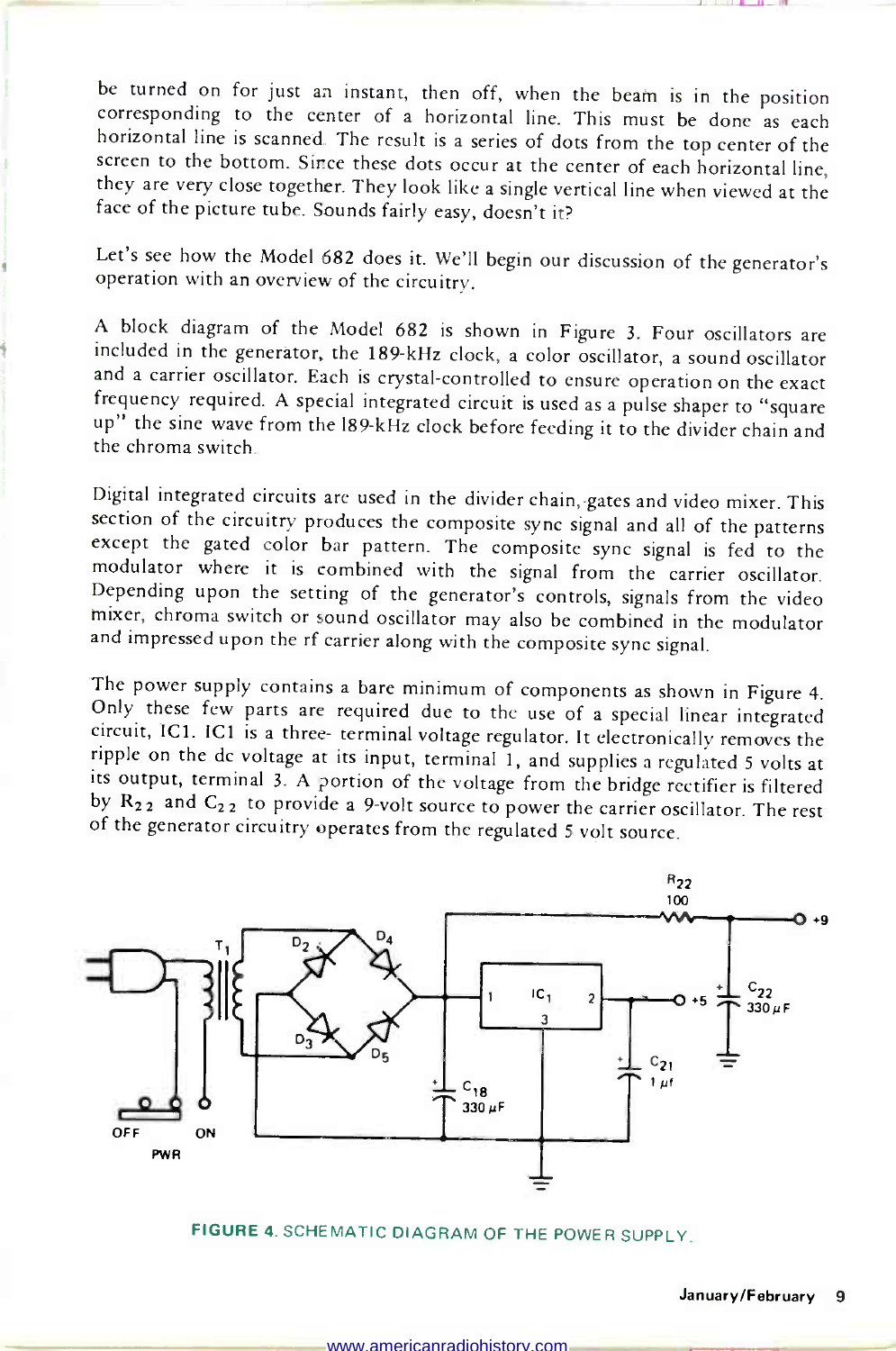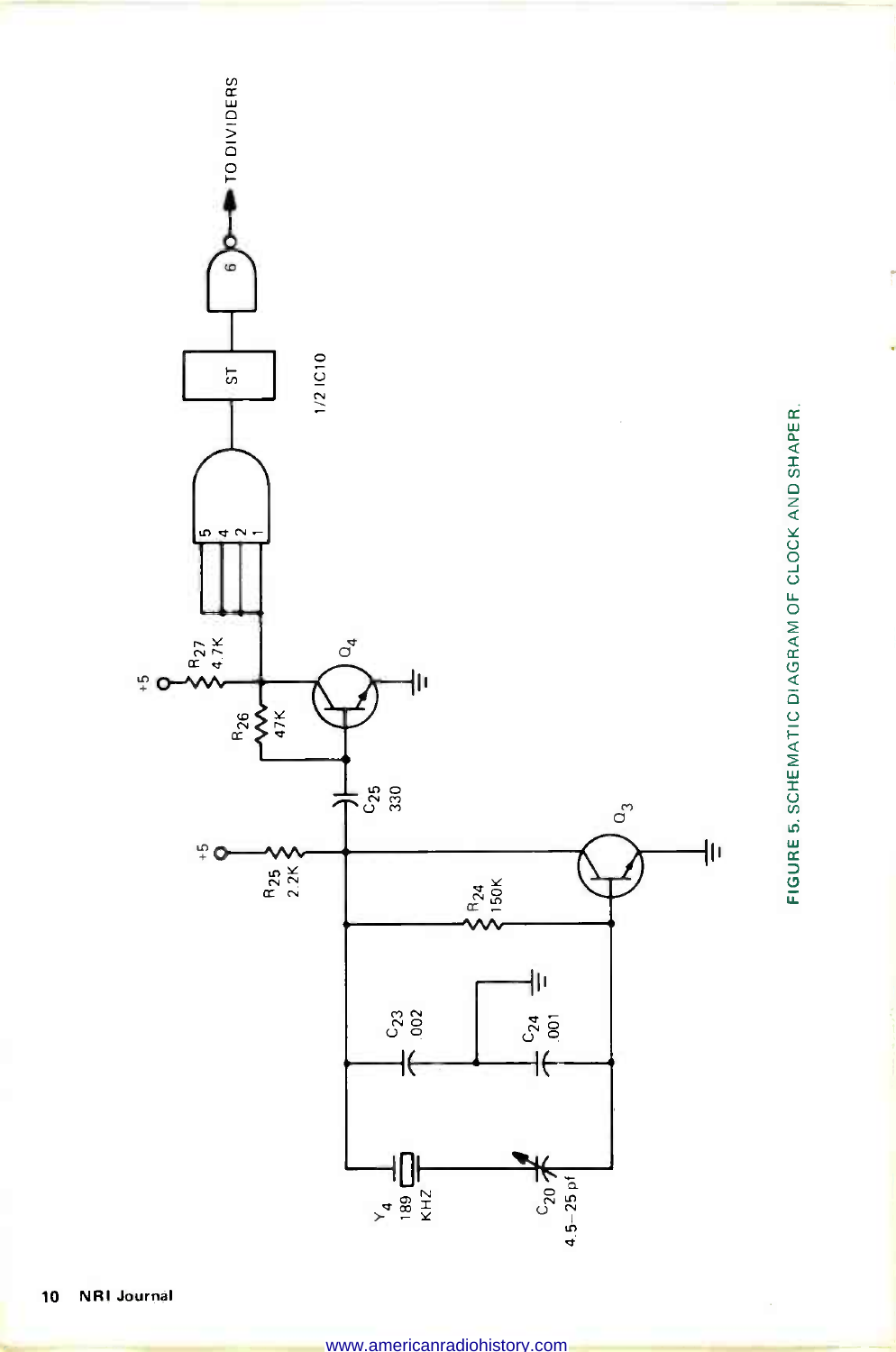

FIGURE 6. BLOCK DIAGRAM OF THE DIVIDER CHAIN.

A schematic of the clock and pulse shaper is shown in Figure 5. The clock is a common emitter Colpitts oscillator whose frequency is determined by  $Y_4$ , a 189 -kHz crystal. When power is applied to the circuit, a signal develops at the collector of  $Q_3$  which is coupled through  $C_2$ 5 to the base of  $Q_4$ .

Q4 serves as a buffer amplifier. It builds up the amplitude of the signal and feeds it to IC10. IC10 is a special integrated circuit called a Schmitt trigger. It is used to shape the 189 -kHz signal from the crystal oscillator into a square wave for driving the divider chain.

A block diagram of the divider chain is shown in Figure 6. Four of the IC's shown manner that the output signal frequency is a fixed fraction of the input frequency.

IC2, for example, will divide the input frequency by a factor of 12. With a 189-kHz input frequency, the output at pin 8 will be  $189$  kHz/12 = 15.75 kHz (15,750 Hz), which is the correct frequency for the horizontal sync signal.

The next stage, IC3, divides the 15,750 -Hz signal by 2, producing a signal of 7,875 Hz at its output. IC4 divides this signal by 12, producing an output of 656.25 Hz.

IC5 is actually a divide-by-12 circuit which we "trick" into dividing by 11 by using the two gates ( $\frac{1}{2}$  IC9). The output of this divider is then 656.25/11 = 59.65909 Hz, the frequency of the vertical sync signal.

In addition to the four output signals just mentioned, there are other signals available at the pins labeled A, B, C and D of IC2, IC4 and IC5. These signals are used for generating the various pattern signals (dots, crosshatch, lines, etc.). They are combined in and switched through additional logic gates to produce the signal required for a specific pattern. The space available here does not permit an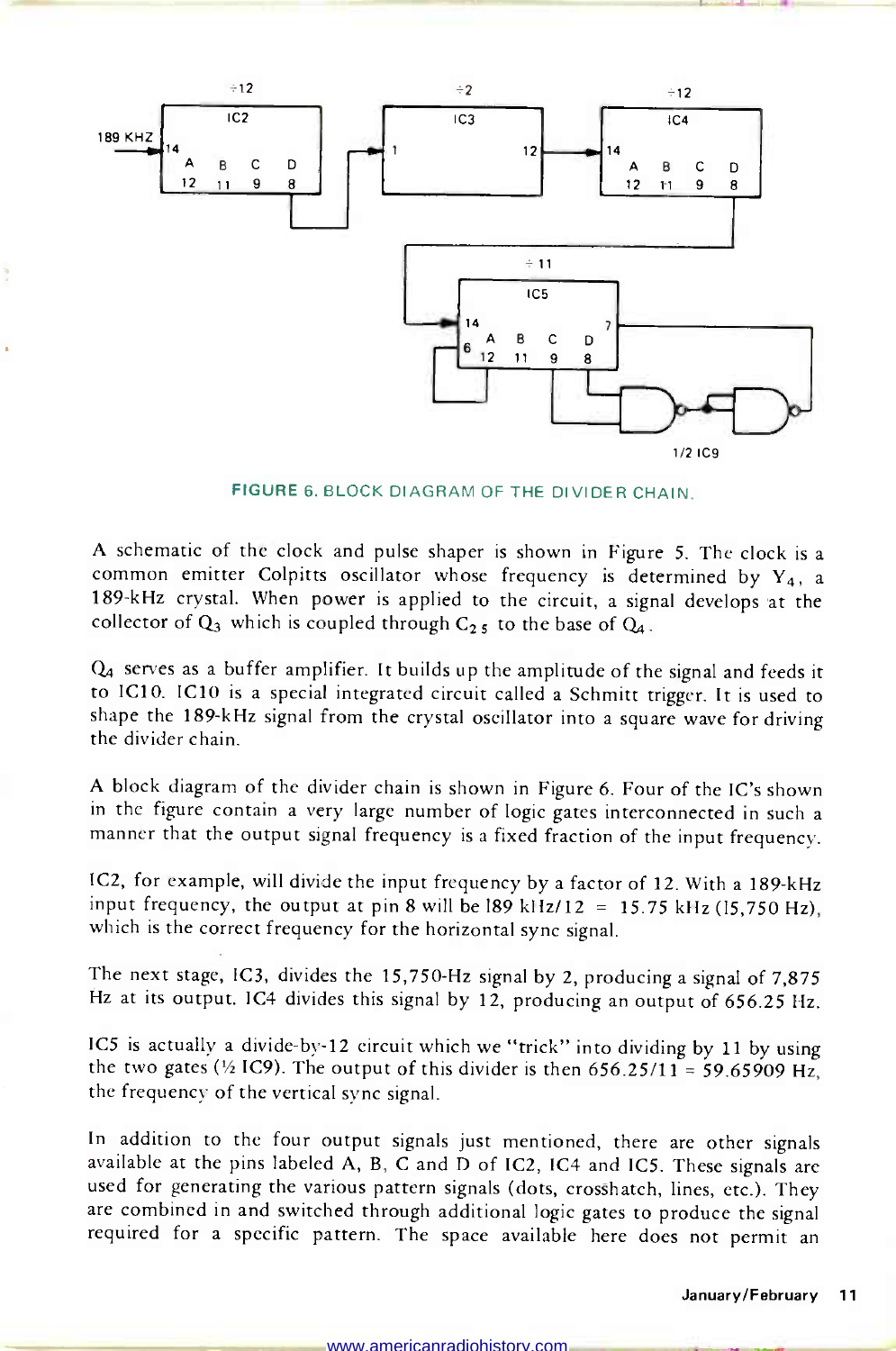

FIGURE 7. GENERATION OF THE HORIZONTAL SYNC SIGNAL.

extensive discussion of how the digital logic works, but let's see how the horizontal sync signal is formed, as an example.

The A, C, and D outputs from IC2 in the divider chain are combined as shown in Figure 7. Waveform D has a frequency of 15,750 Hz, the correct frequency for the horizontal sync pulses. The other waveforms are used to allow us to reduce the width of the pulse at the output of IC7A. The resulting pulse occurs at a rate of 15,750 Hz and is 5.2 microseconds in duration, very closely approximating the horizontal sync pulse broadcast by a TV station. The vertical sync pulse is generated in a similar manner.

By differentiating the 189 -kHz clock signal and gating it with a couple of other signals from the divider chain, we can add the video signal to the composite sync waveform and produce a single vertical line at the picture tube. The waveform which would accomplish this is shown in Figure 8. Three lines of video are shown. The sharp positive pulse at the center of each line will turn the electron beam on and off for a short time, each time it sweeps across the TV screen.

The other patterns are produced in a similar manner. We can cause the TV set to display a full horizontal line merely by turning on the electron beam for the complete time interval between two consecutive horizontal sync pulses. The brief on/off cycle, as in the waveform in Figure 8, will produce a vertical line if it occurs



FIGURE 8. VIDEO,WAVEFORM WHICH WOULD PRODUCE A SINGLE VERTICAL LINE ON THE TV SCREEN.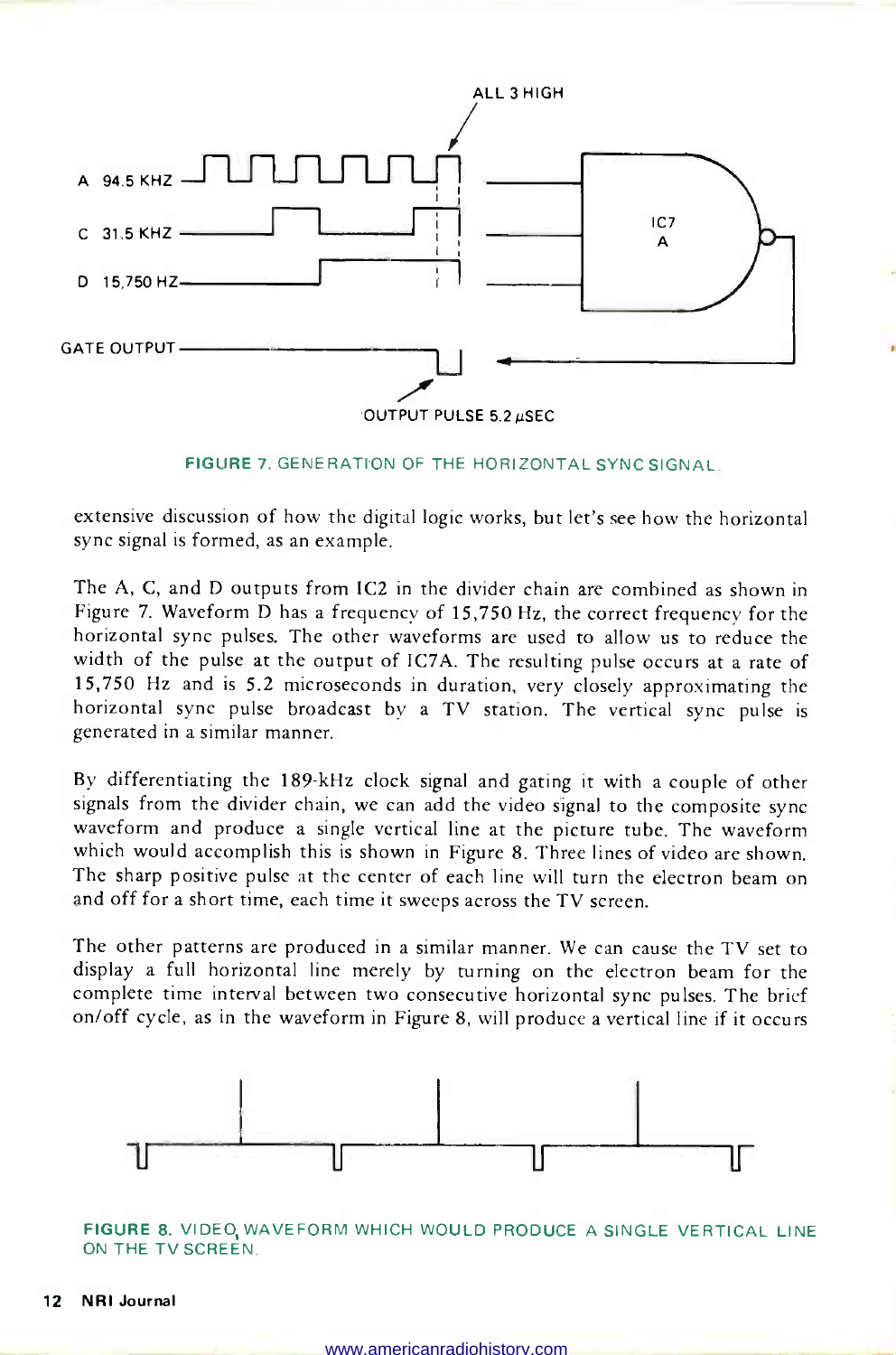

### FIGURE 9. SCHEMATIC DIAGRAM OF THE COLOR OSCILLATOR AND SWITCH.

after each horizontal sync pulse or it will produce a dot if certain lines are skipped. The crosshatch pattern is simply a combination of both horizontal and vertical lines.

The only pattern that is not produced solely by the digital logic circuits is the color bar pattern. Let's see how this pattern is developed.

The color oscillator, in conjunction with the 189-kHz switch in the generator, modulates the carrier oscillator to produce a color bar pattern at the picture tube. In order to learn how this can be done, we must think about the operation of the color oscillator in the set as well as the one in the generator.

The color oscillator in the TV set operates at a frequency of 3.579545 MHz. Since<br>we wish to produce the full range of colors across the face of the picture tube, we<br>must choose an oscillator frequency whose phase relation the set will change from 0 degrees through 360 degrees as each line in the raster is scanned from left to right. Therefore, the frequency of our offset oscillator must<br>be:  $3.579545$  MHz -  $15,750$  Hz =  $3.563795$  MHz. The oscillator in the generator will bring the color oscillator in the TV set into sync immediately after the horizontal sync pulse. As each line is scanned, the phase relationship will change, producing yellow-orange, through red, through blue, to green across the face of the picture tube.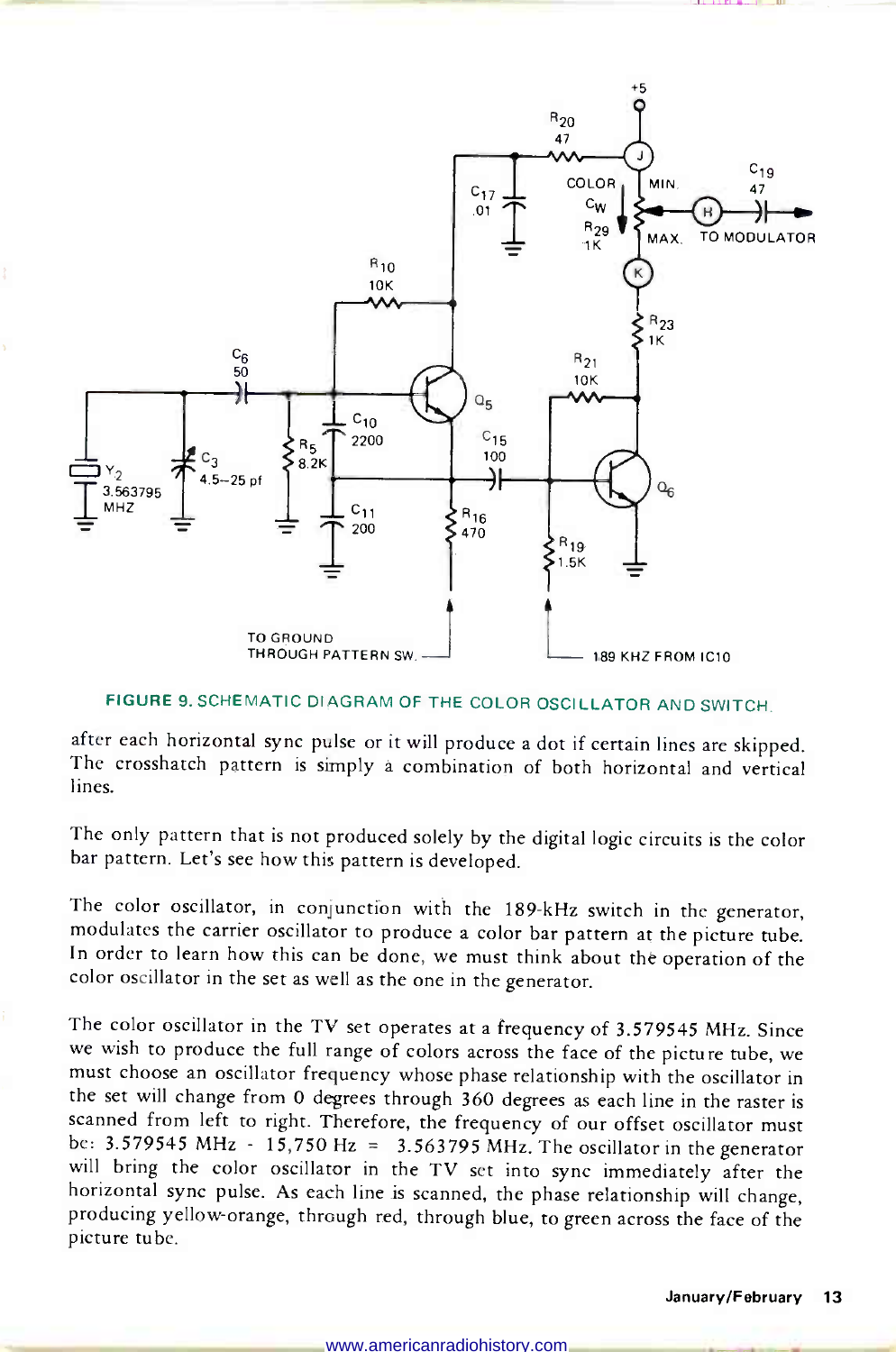Since we wish to produce color bars, we will gate the color oscillator signal in the generator on and off with the 189 -kHz clock signal. This will produce 11 bars, the first of which will serve as the color burst. The schematic of the color oscillator and switch is shown in Figure 9.

The color oscillator operates at a frequency of 3.563795 MHz under the control of crystal  $Y_2$ . The oscillator signal is coupled from the emitter of the stage to the base of  $Q_6$ , the chroma switch. The emitter of  $Q_5$  is switched to ground by the pattern selector switch when the color bar pattern is desired.

A 189-kHz signal from the clock also appears at the base of  $Q_6$ , along with the signal from the color oscillator. When the 189 -kHz signal goes high, the chroma switch will saturate and prevent the color oscillator signal from reaching the collector. When the 189 -kHz signal goes low, the switch allows the color signal to get through. The signal is developed across the color control, whose setting determines the amplitude of the gated color signal passed on to the modulator.

A diagram of the carrier oscillator is shown in Figure 10. It is responsible for generating a signal which can be received by a TV set. The oscillator operates at a frequency of 61.25 MHz under the control of crystal  $Y_3$ . The oscillator provides an rf output on TV Channel 3. The signal is developed across  $L_1$  and  $C_4$  and coupled to the modulator through  $C_9$ .  $L_1$  is adjustable to compensate for component tolerances.

A schematic of the modulator is shown in Figure 11. The rf carrier signal is applied to the anode of  $D_1$ . The modulating signals are applied to the cathode. The result is



FIGURE 10. SCHEMATIC DIAGRAM OF THE CARRIER OSCILLATOR.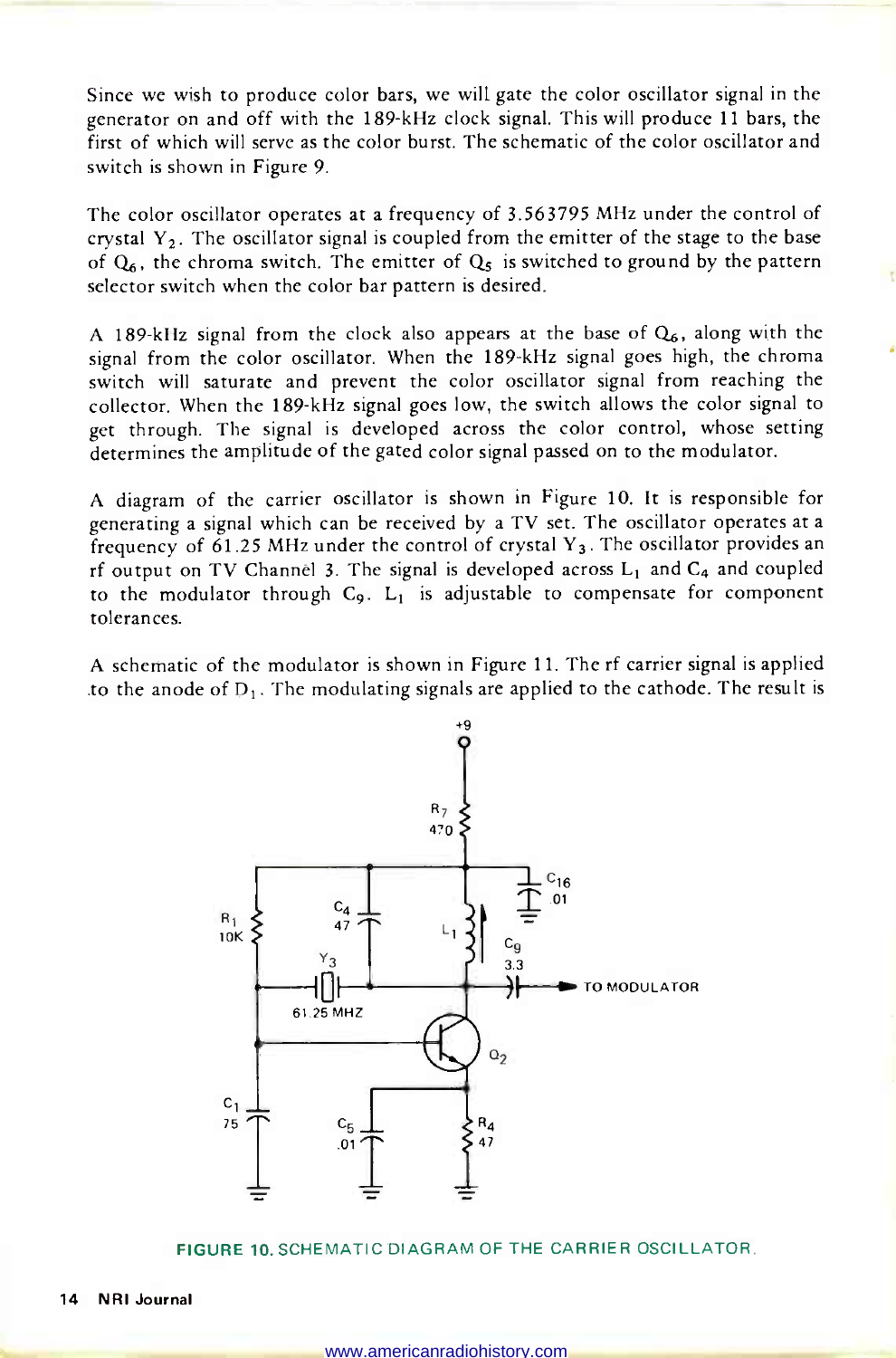

FIGURE 11. SCHEMATIC DIAGRAM OF THE DIODE MODULATOR.

a series of pulses through the diode at the rf carrier frequency which vary in amplitude in accordance with the modulating signal. The level of modulation is determined by the setting of  $R_{18}$ .

A 4.5 -MHz sound oscillator is also included in the generator. It can be applied to the carrier whenever it is desired by operating a switch at the front panel of the generator. It serves as a fine tuning aid when adjusting a set to receive the color bar pattern and allows you to adjust the sound trap in a TV set.

So, there it is. It is a pretty busy little box! Now, let's see how you can use it in servicing television receivers. The generator is most useful in performing those sweep circuit adjustments which affect the display at the face of the picture tube height, width, vertical and horizontal linearity, centering and focus. These adjustments must be performed on both color and black and white television receivers. Don't get the idea that the generator is useful for only color television work. While it is an absolute necessity for setting up color sets, it is very useful in black and white TV servicing, too!

Regardless of what test or adjustment you are going to perform using your Model 682, the generator must be connected to the set. Plug the ac cord into a convenient outlet and attach the rf antenna clip to the vhf antenna terminals on the set you are testing. Be sure to remove any external antenna connected at this point. Turn the TV set and the generator on and tune the set to Channel 3. Set the TV pattern generator controls so that it will produce the full crosshatch pattern. This is the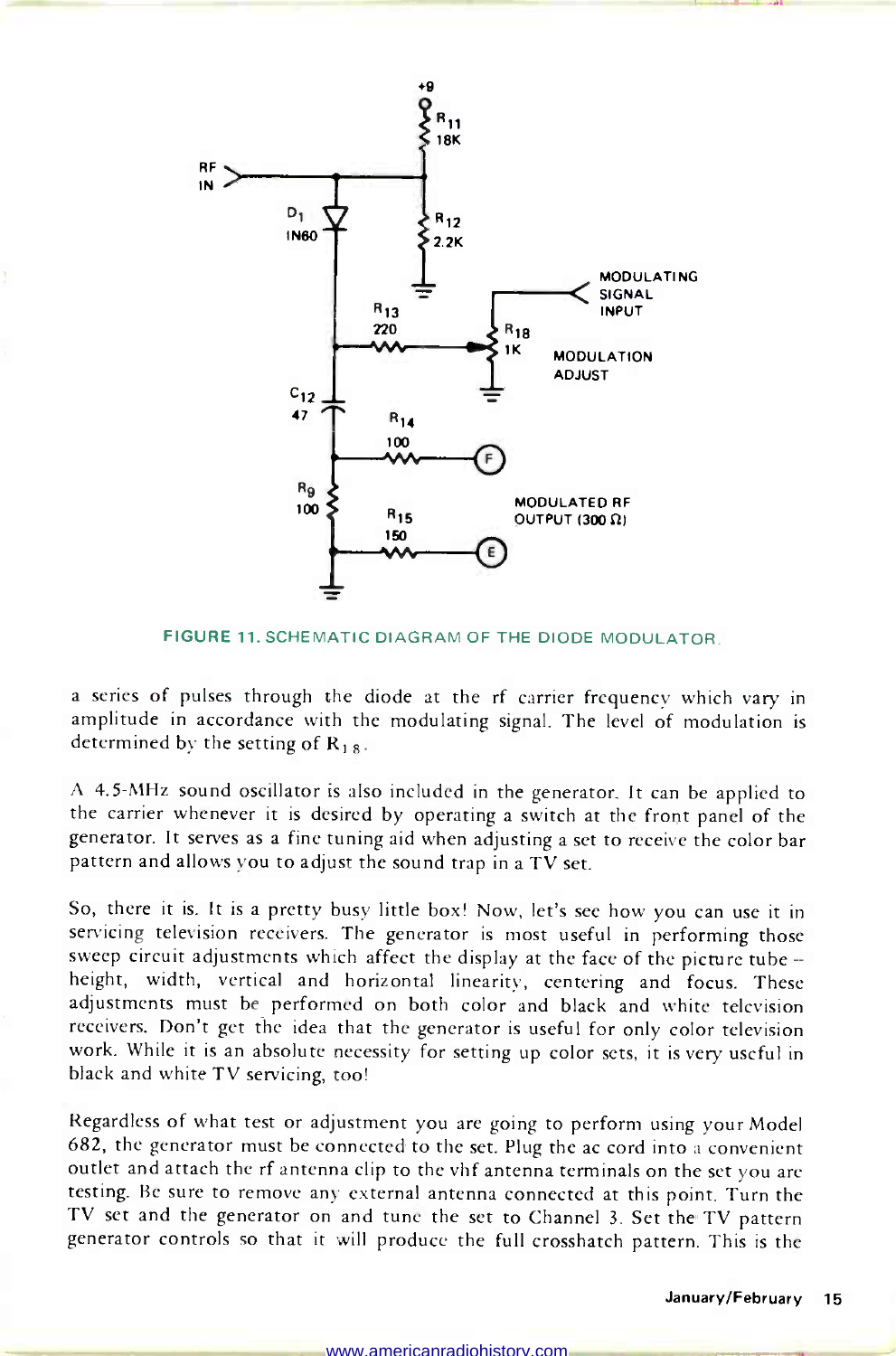best pattern to use in accurately tuning in the generator signal. Watch the TV screen as you adjust the set's fine tuning. Pay particular attention to the vertical lines in the crosshatch pattern. Be sure the brightness and contrast controls are adjusted so that the pattern becomes sharp and clear as you adjust the fine tuning. If you have these controls up too high, the lines will become much wider than they should be. This effect is called "blooming" and is due to the excessive current drain under this condition. It causes the high voltage to become somewhat lower and allows the electron beam to spread out, resulting in a wider trace at the TV screen.

When you have the generator signal correctly tuned in, the vertical lines will be sharp and clear. As you tune each side of this point, they will become fuzzy. Leave the fine tuning set to the point at which the lines are sharpest.

Begin the sweep circuit adjustments by checking the centering of the raster. Use the single cross pattern for this. On black and white sets, this is usually accomplished by adjusting a set of centering rings around the neck of the picture tube, at the back of the yoke. On color sets, there is usually a separate control for both horizontal and vertical centering located somewhere on the chassis. Adjust the rings<br>or controls as necessary to place the center of the cross at the center of the TV

screen.<br>Next, the height, width, vertical and horizontal linearity should be adjusted. The idea is to be sure that the display completely fills the screen without excessive overscan. These controls may not always have the same name on each set. Sometimes you will see a size control instead of a height control, a horizontal efficiency adjustment instead of width, etc. In some color sets, both height and width may be controlled by a B+ adjustment in the power supply section. When making adjustments on any set you are not familiar with, consult the manufacturer's service literature for the recommended procedures.

The full crosshatch pattern is the best one to use for these adjustments. Some technicians prefer the color bar pattern for the width and horizontal linearity adjustments. The equally spaced lines of the crosshatch pattern are ideal for adjusting horizontal and vertical linearity. If they are not equally spaced across and up and down the TV screen, the TV set is at fault. Those digital integrated circuits just don't make mistakes!

The vertical linearity on all sets can be adjusted to be very nearly perfect. This is not always true in the case of horizontal linearity. Horizontal linearity is a bit more difficult to control in the design and production of TV receivers. Fortunately, errors in horizontal linearity are not as noticeable as errors in vertical linearity. So, perform the adjustment for the best horizontal linearity you can obtain on the set you are working on, but don't get upset if you cannot obtain a perfect adjustment. You won't be able to tell the difference when watching a regular picture, anyway.

Be sure the set you are working on is properly focused. The best pattern to use for this adjustment is the blank raster position. Adjust the brightness and contrast controls for a nice white screen, taking care not to turn the controls up so high that you see blooming or defocusing as you adjust them. On some sets, the focus is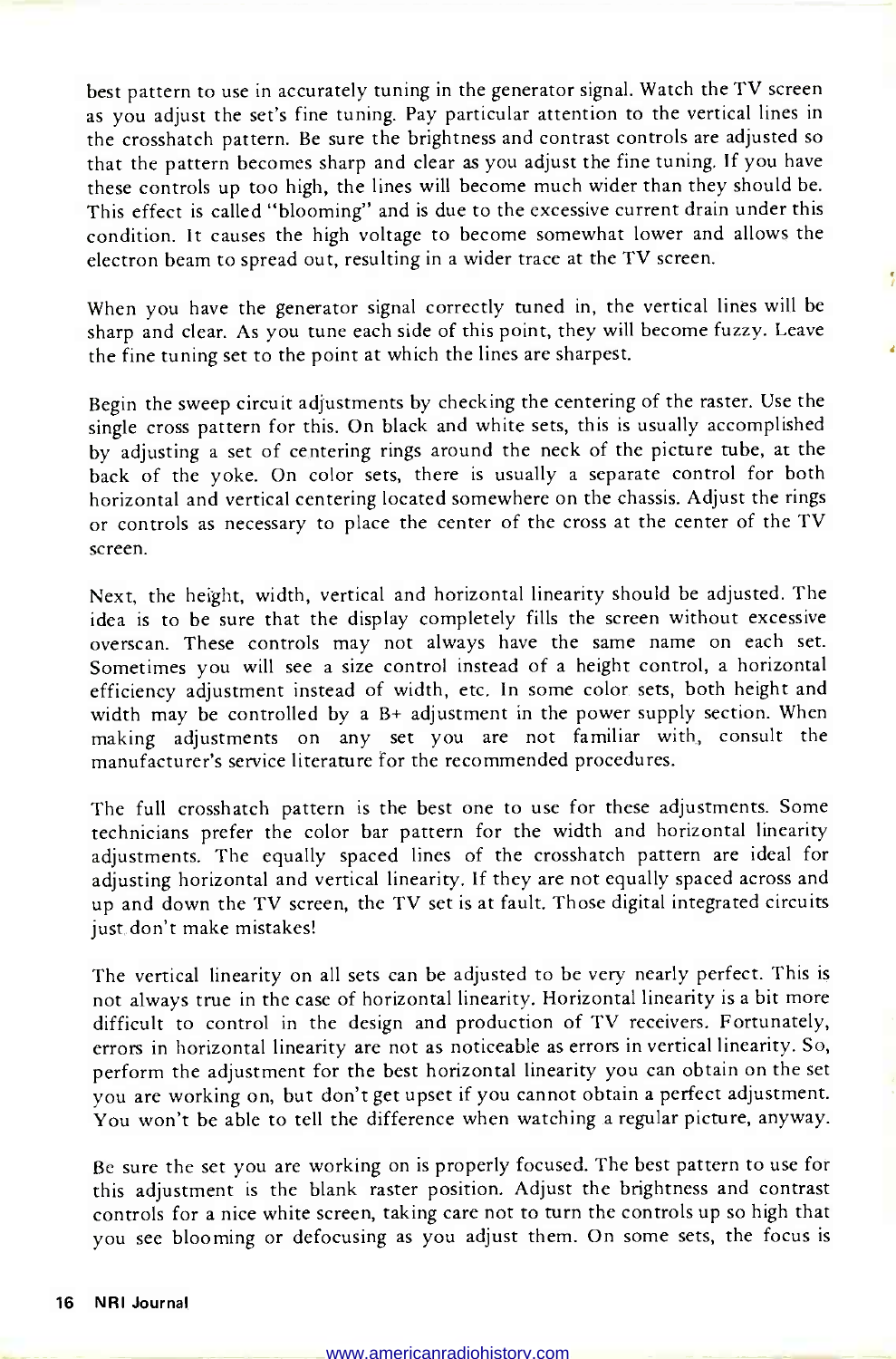adjusted by a continuous control. On others, it is adjusted by moving a tap on a voltage divider network. Adjust the control or try different positions of the tap for the sharpest scanning lines possible.

Now, the width, height, centering, focus, horizontal linearity and vertical linearity have been adjusted. If you are working on a black -and -white set, you would be finished. If you're working on a color set, you've just begun! Color sets must be converged so that the set will be capable of producing a black -and -white picture without color fringing. Each manufacturer has a procedure which he recommends for setting up the receiver. You should follow the procedure recommended for the set you are working on, but the following method will give you an idea of what is involved.

Once the previous adjustments have been performed, the purity is usually adjusted next. Use the blank raster pattern for this adjustment. The blue and green guns must be turned off. If the color signal is mixed in the picture tube, you will be able to use the gun killers in the Model 682 for this purpose. Each of the gun killer leads should be attached to the red, blue and green control grid leads coming from the picture tube socket. The black lead should be clipped to the TV chassis (ground). Now, the gun killer switches will control the guns in the picture tube.

If the color signal is not mixed in the picture tube, as is the case in many modern color sets, you will have to extinguish the guns by turning down the screen controls. In any case, switch or turn off the blue and green guns so that only the red gun is working. Use a degaussing coil to thoroughly demagnetize the face of the picture tube and any nearby metal areas, while checking for a pure red screen. If you are not able to obtain a pure red screen in this manner, you will have to perform the purity adjustment.

Loosen the hardware holding the deflection yoke in position and slide it back against the convergence yoke. Adjust the purity rings around the neck of the tube on the blue lateral/purity magnet assembly, until you have an intense red area exactly centered on the picture tube screen. Once you have it centered, slide the yoke forward until the red area just fills the screen. This is likely to occur before the yoke is fully up against the bell of the tube, so don't move it too far forward. When you are satisfied with the position of the yoke, fasten it in place. Turn the red gun off and check the purity of the blue and green screens by turning each of these guns on, one at a time. Turn all the guns on when you have finished.

Set the screen controls according to the procedure recommended by the manufacturer of the set you are working on. Usually, this consists of collapsing the vertical sweep by placing the service switch in the service position. This will produce a horizontal line or lines across the face of the tube, at the center of the screen. Adjust each of the screen controls so that its associated line is just barely visible at the face of the picture tube. Place the service switch back in the normal position and check to see whether the raster is tinted by any other color. It should be white. If it is not, the drive controls should be adjusted to balance out the colors to produce a pure white screen.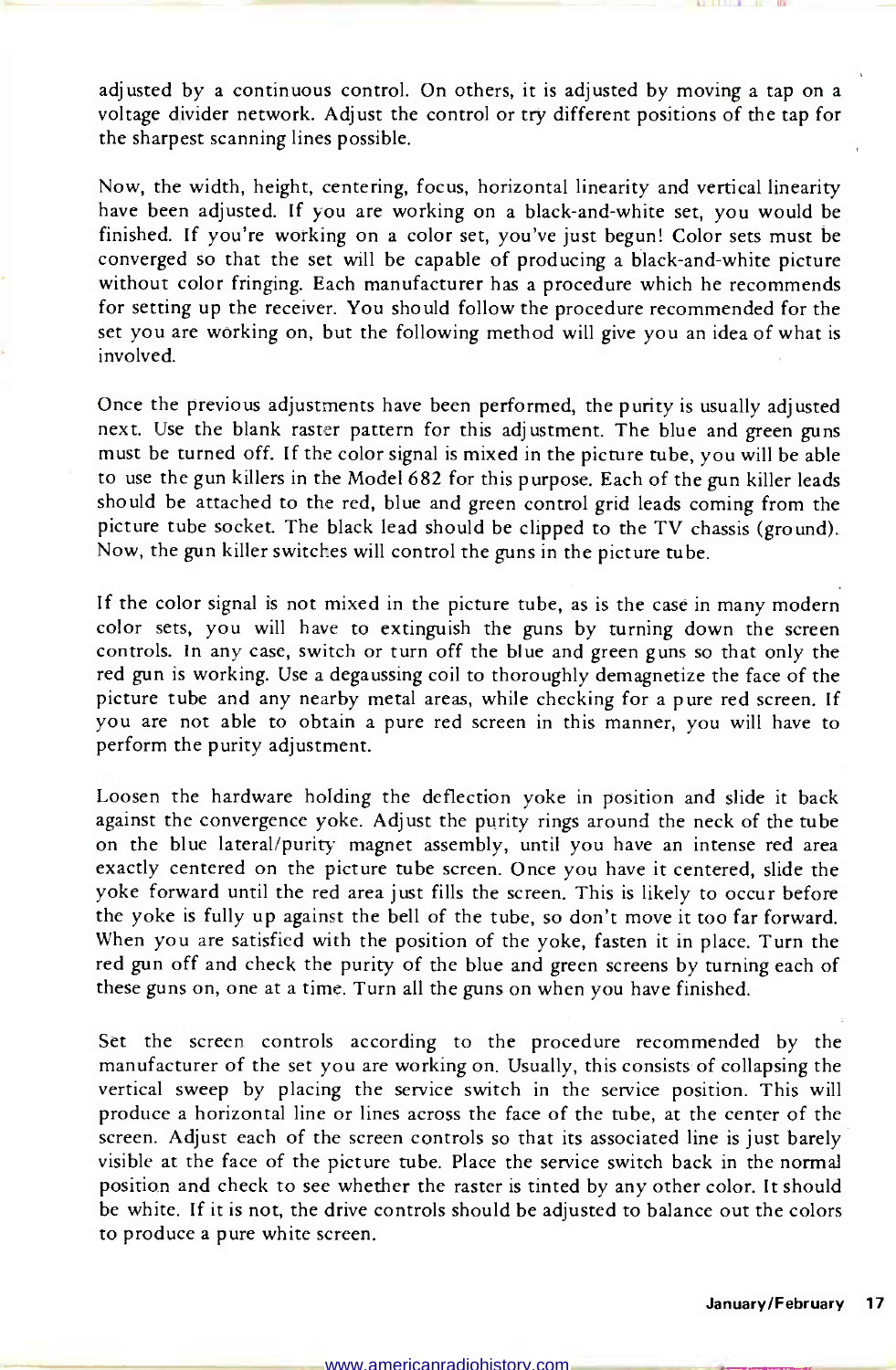Next, the static convergence adjustments must be performed. Adjust the pattern generator to display a single dot at the center of the TV screen. The dot should be completely white. However, you may be able to see a red, a green and a blue dot if the set is badly out of convergence. The position of each dot is controlled by a magnet in the convergence yoke. The position of the blue dot can be adjusted only in a vertical direction by the magnet in the convergence yoke. A second magnet is located in the blue lateral/purity magnet assembly. This will move the blue dot from side to side. By adjusting all four of these, you will be able to cause each of the dots to fall exactly over each other to produce a pure white dot. When you have done so, the static convergence is complete.

Finally, the dynamic convergence adjustments are performed. These affect the position of the beams toward the edges of the TV screen. There are a sizable number of adjustments and these will not be covered here. The single vertical line, single horizontal line, full vertical lines, full horizontal lines and full crosshatch patterns are used for certain of these adjustments. By consulting the manufacturer's service information, you will see which pattern is best for each adjustment.

The color bar signal is used in testing and adjusting the chroma circuits in a color TV receiver. The operation of these circuits can be investigated thoroughly with the Model 682 and an oscilloscope. The service literature usually shows the appearance of the color bar signal at various points in the circuits. By comparing the waveforms you obtain with those shown, you will be able to locate defects in the color circuits.

The color APC adjustment is performed while feeding a color bar signal into the set. Remove the normal color phase correction signal from the reactance circuit and adjust the reactance coil or APC adjustment until a nearly stationary bar pattern is obtained. The pattern will drift slowly to the right or left when the adjustment is correct. Reapplying the phase correction signal will cause the pattern to lock into place.

The range of lock-in can be checked by reducing the amplitude of the color signal from the generator. Color sync should be maintained until the signal nearly disappears.

The setting of the color killer can also be checked with the Model 682. By switching between the color bar pattern and one of the other patterns produced by the generator, the killer control can be set to turn the color circuits off so that no trace of color is visible when viewing any pattern other than the color bar display. The threshold of the color killer can be checked by turning the color control on the generator toward the minimum position.

The sound signal can be added to any of the patterns produced by the generator and used to set the 4.5 -MHz sound trap in a TV set. In some sets, this adjustment can be performed by viewing the pattern at the TV screen and tuning the trap for minimum sound beat in the display. In other cases, an oscilloscope can be connected to a point in the video signal path beyond the sound trap to observe the effect of the adjustment. Using either method, the trap is adjusted to remove as much 4.5 -MHz signal from the video signal as possible.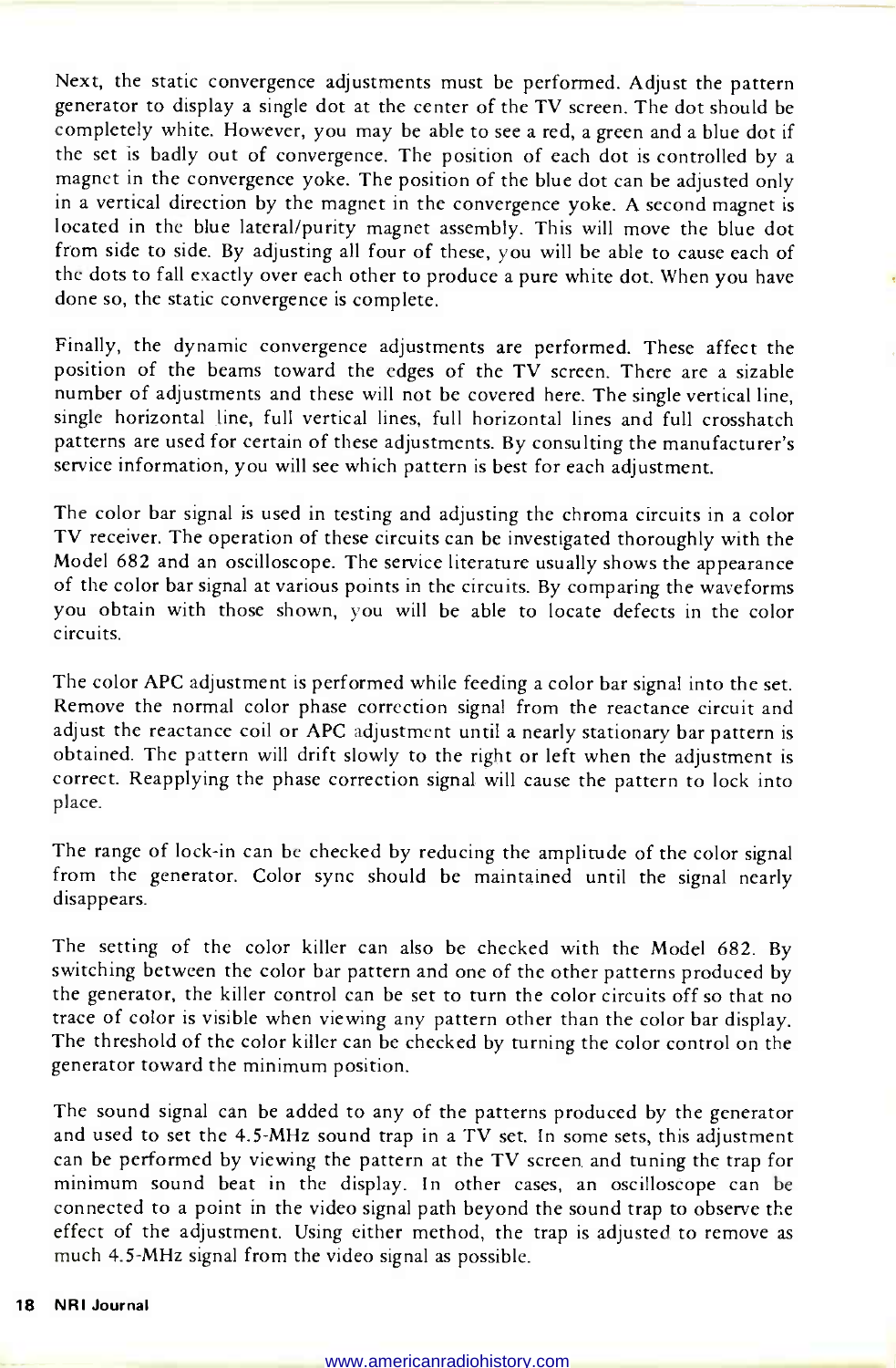The generator is also invaluable as a source of steady-state TV signal. It has all the same characteristics a regular broadcast television signal has, complete with sync pulses and video information that doesn't jump around like the video coming from a TV station does. The signal can be.followed through the various stages of the set under test to check almost any aspect of its operation.

The Conar Model 682 TV pattern generator is a modern, state-of-the-art servicing instrument and will be a valuable asset on any servicing bench. If you don't already have one, it is available through our Conar Instruments division.

### SPECIAL PURCHASE BY CONAR MEANS YOU CAN MOVE UP TO FOUR -CHANNEL SOUND AT A TWO -CHANNEL PRICE!

# **Save \$50** EVR 4x4 Four -Channel Receiver

- Built-in Matrix Decoder Circuit
- Four-Channel 70-watt IHF Amplifier

dop Gbe

Full Two- and Four -Channel Inputs/Outputs



Regular \$249.95

Now \$199.95

Dual front and rear bass, treble, and balance controls-tape monitor-two headphone jacks-FET/IC tuner-power bandwidth: 20-20,000 Hz. Dimensions: 4-3/4 by 16-3/8 by 11-1/2. 117 volts ac.<br>Stock No.44RT

Weight 40 pounds

WANTED: Television broadcast engineer. Contact California Oregon Broadcasting, Inc., Box 5M, Medford, Oregon 97501.



WANTED: Meter for the NRI Model W VTVM. New or used. Contact C. V. Todd, 1320 N.W. 116th Street, Miami, Florida 33167.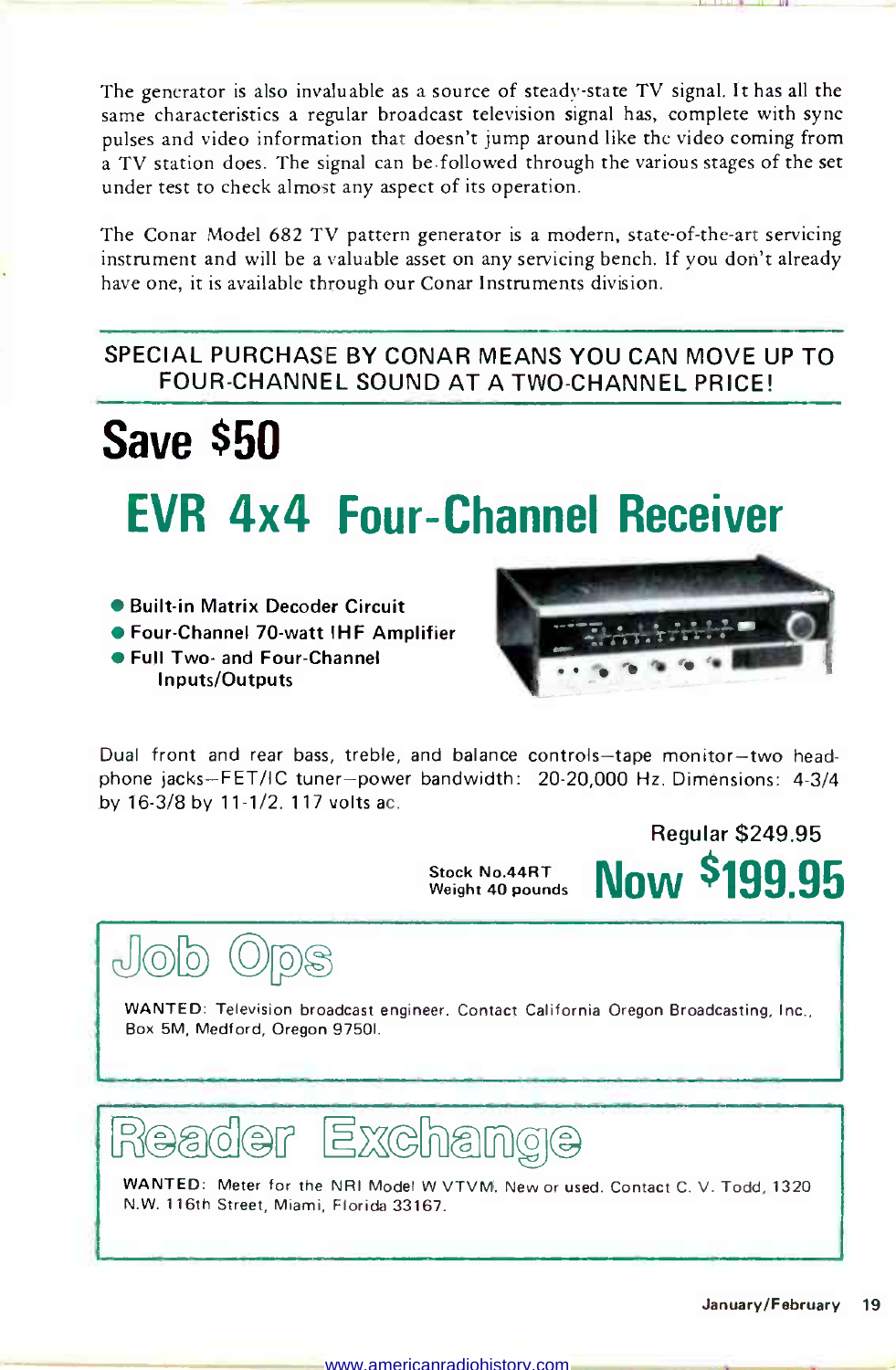

### HAM NEWS



### By Ted Beach K4MKX

Golly, it hardly seems possible that an other year is upon us already. Happy 1974. And guess what? right off the bat we are going to have to clean up some 1973 problems.

Just as soon as I had the first press copy of the last Journal in my hot little hands I detected a gross error in one of the figures in the Ham News. In Figure 3, the labels for the two integrated circuits are reversed-U2 should be on the left and U1 on the right. If any of you built up the QRPP key and put the ICs in wrong (as per Figure 3), naturally the unit would not work. However, if you used sockets all you have to do is swap the two ICs and everything should be okay-no damage will result to the ICs. If you soldered the ICs to the board, my apologies. You will have fun unsoldering the fourteen leads of the two packages (we did suggest using sockets, you know).

We only heard from one reader on the article and he was sharp-eyed enough to detect the IC reversal. It was Jack, WN8MGX, who caught it but he did not say whether or not he had attempted the construction. More about Jack later.

Well, there may still be hope of my getting on the dc bands one of these days. As some of you know, my main hangup in the past has been the lack of a suitable antenna. Well, I've had the wire-outthe -window bit matched to the antenna tuner described here earlier, but that works only with the QRP rig and I'd sure like to crank up the Ranger one of these days (some people would consider its 75 -watt input as QRP!). Anyway, I have finally ordered a multiband vertical that I plan to install on the roof of the house with a whole bunch of radial/guy wires to make it go. After searching through the available ads and literature on the commercially available multiband units settled on the Newtronics 4-BTV with a top-mounted 75-meter resonator.

If the weather holds up and the dealer gets the thing in soon, I should have it up and in operation in the near future. Then perhaps I can talk to some of you guys in person. (CW only, please-I'm trying to get my code speed up to try for Extra later this year when my license is up for renewal. Besides, I've removed all the audio tubes from the Ranger to increase the cw input as much as possible.)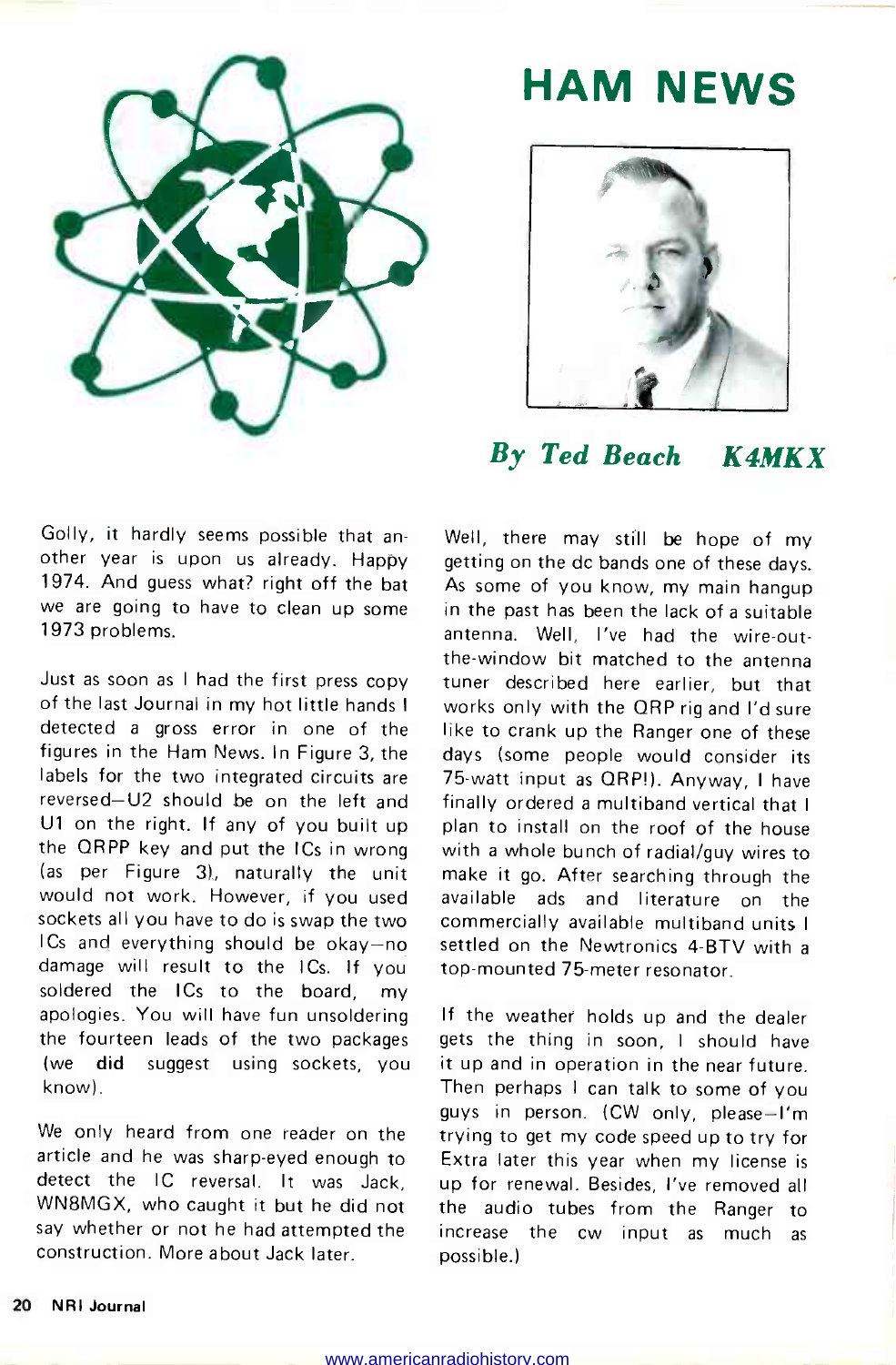Anyway, by the time you read this should have everything going and if you should hear a real shaky fist calling CQ somewhere on 80 or 40, it may be me so give me a shout. Don't be surprised if I give you a QRS as it has been a long time since I've had a key (or keyer) in hand. using the I'll probably be using the QRPP key and all errors will be attributable solely to operator problems.

Now, let's see who we've heard from since last time. As before, the people listed first are those enrolled in our Amateur Radio courses and those listed answer "no" to that one, and I'm afraid I<br>later (beginning with K2IVG) are stu- wouldn't recommend it to anyone. When later (beginning with K2IVG) are students and graduates of other NRI courses.

WN4GFG may be one of the first people <sup>I</sup>work on cw as Manassas is just a few miles down the road from where I live in Arlington. Frank got his ticket in October and had a rubber stamp made up with his call, name and QTH which he uses on Post Office "penny" postcards (now 6¢) for QSLs.

WN5ITZ doesn't have his QTH listed because I am writing this at home and forgot to get the information from our filing section at the office. His name and call came to me via our senior consultant. Joe Schek, who noted that James is CONAR 400 transmitter Welcome aboard, Jim, wherever you are!

Speaking of the CONAR transmitter, WN5KMN also uses one and was wondering if there is any easy way to make a vfo to use with it. I'm afraid we had to answer "no" to that one, and I'm afraid I we first came out with the Novice transmitter, we wanted something which would be inexpensive and allow the beginner to get his feet wet without spending an arm and a leg for gear. The regulations at the time specified crystal control for Novices, so we took one of the tried and proven ARRL power oscillator circuits and packaged it in a CONAR box.

| Gary     | WN2SEY | N | Cazenovia, NY     |
|----------|--------|---|-------------------|
| Ed.      | WN4FRF | N | Lauderhill, FL    |
| Frank    | WN4GFG | Ν | Manassas, VA      |
| James    | WN5ITZ | N |                   |
| E.T.     | WN5KMN | Ν | Waco, TX          |
| Maurice  | K6EPT  | Τ | Lakewood, CA      |
| Patricia | WA7QLS | G | Nampa, ID         |
| Burton   | WN7UOC | N | Salem, OR         |
| Alvin    | WN8QPZ | N | Fairborn, OH      |
| Peter    | WN9BCF | N | Rockford, IL      |
| Henry    | KL7HIF | т | Ketchikow, AK     |
| George   | K2IVG  | A | Haledon, NJ       |
| Bob      | WA3UKZ | Α | Harrisburg, PA(?) |
| Horace   | WB4CRZ | E | Salem, KY         |
| Jim.     | WA8HPD | G | Parkersburg, WV   |
| Jack     | WN8MGX | Ν | Washington, WV    |
| William  | WB8PLS | т | Maumee, OH        |
| Wayne    | VE3CIM |   | Burwash Ont. Can. |
|          |        |   |                   |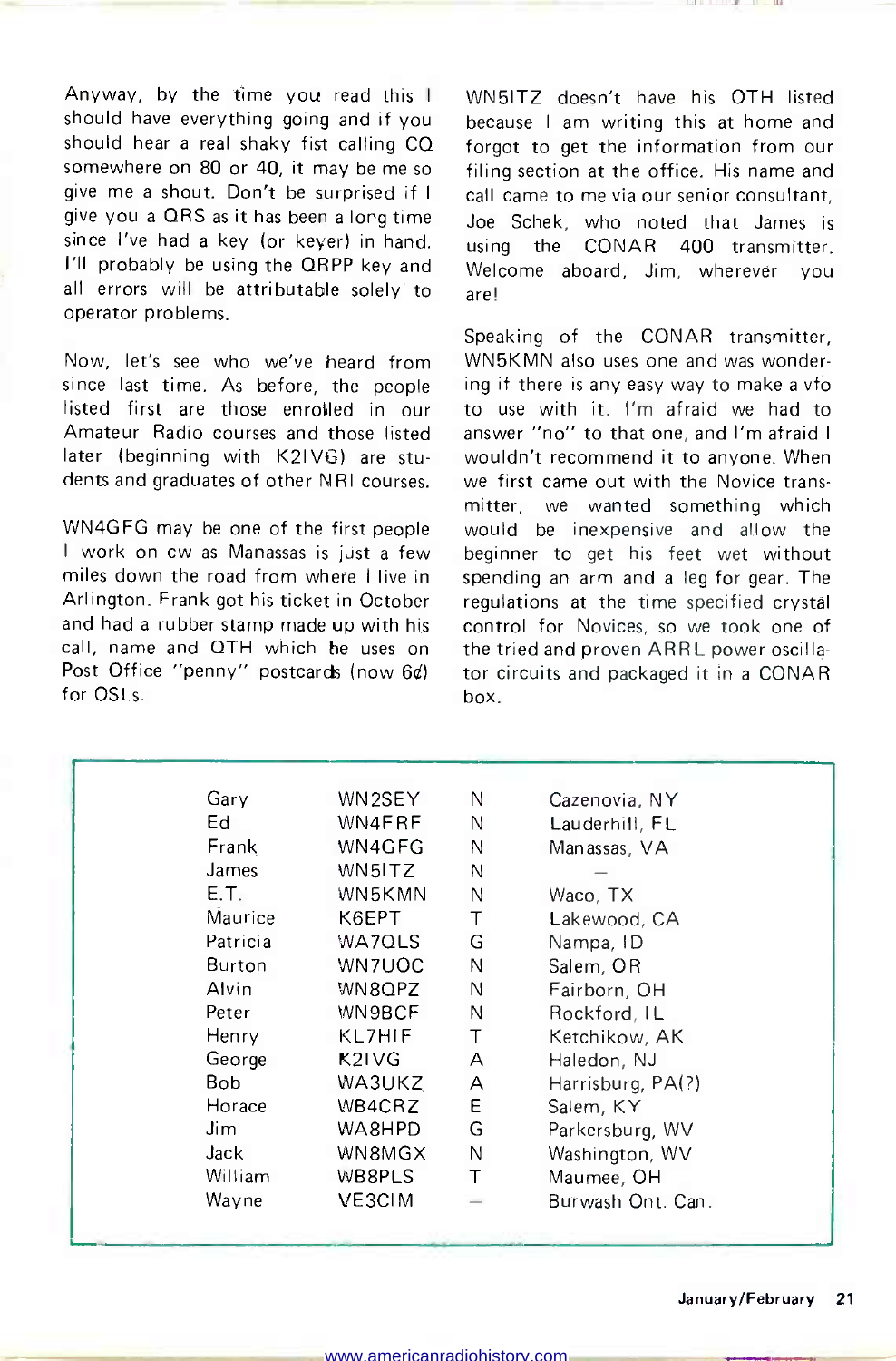Adding a vfo to a power oscillator is not a good practice as the loading on the oscillator by the amplifier would probably pull the frequency, causing a very rather enjoyed it! Bob is another one poor signal. You'd have to use a vfo and<br>one or more buffer stages for isolation, and I'm afraid that the cost would not make it worthwhile.

If anyone has made this conversion successfully, let us know about it and we'll pass the information along in the column.

K6EPT had his shot at a General license, but like so many of us, Maurice blew the code test and had to settle for Tech. Don't feel bad, OM, back when I first tried for General they didn't have the Tech to fall back on-no Novice either and I blew it twice when I was 12!

WN9BCF is 15 and wrote a very nice three -page letter and included a diagram for a two-transistor code practice rig that has loudspeaker output. We can't reproduce the circuit here since it is from a copyrighted publication. However, the circuit is available in a Calectro catalog (I think!) which lists all the parts, etc. The reason Peter had to build a new oscillator is that the man who gave him his Novice test bought his code records, oscillator and key to teach his son the code. How's that for wheeling and dealing? Also, now that he has his ticket, Peter is looking for a Novice rig (see Ham Ads).

K2IVG just recently got his Advanced license after passing the test back in July. George works mostly cw and usually on 40 meters. He says that now that he has expanded phone privileges he just may go mobile on 40.

Late in October I got a phone call at the office from a Gordon Edwards, W4ADF, in Springfield VA. He had Bob, WA3UKZ, on a 40-meter phone patch from Pennsylvania. I must say, this was the first and only time that I had been on the receiving end of a phone patch and I whose QTH I failed to get from our filing section, but on the phone he related that he was a minister and had had a Tech license last year when we had that bad flood (storm Agnes if my memory is correct). He could see first-hand the value of amateur radio in emergencies and made up his mind to study and get on the dc bands for just such occasions. As a result, he now has his Advanced license and I'm sure is going ahead with study for the Extra.

Speaking of Extras, I'm always real pleased to list these calls in these pages. WB4CRZ is our latest. Horace runs Heath gear (SB303 and SB401) from his Kentucky 0TH into various dipole and quad antennas. We'll be looking for you on the bands, Horace.

While I'm thinking about the phone patch, I'm reminded that one evening when I was away from home my nineyear -old daughter took a phone call from another local Ham who was passing traffic from an NRI student in Lakeland Florida. And that's about all of the message that was legible! One other part of the message that was decipherable was that the man would write later so we may hear the end of this yet!

WA8HPD writes us that he works for a cable TV company in Parkersburg and that his chief engineer is also a Ham. As part of his job, one day Jim had to track down a TVI complaint which he did, and then proceeded to help the guilty party erect a better antenna so that his cw signals would not interfere with the cable TV signal. All of this was to the surprise and amazement of the cable customers, says Jim. Nice going, OM, and I'm sure that your help was invaluable.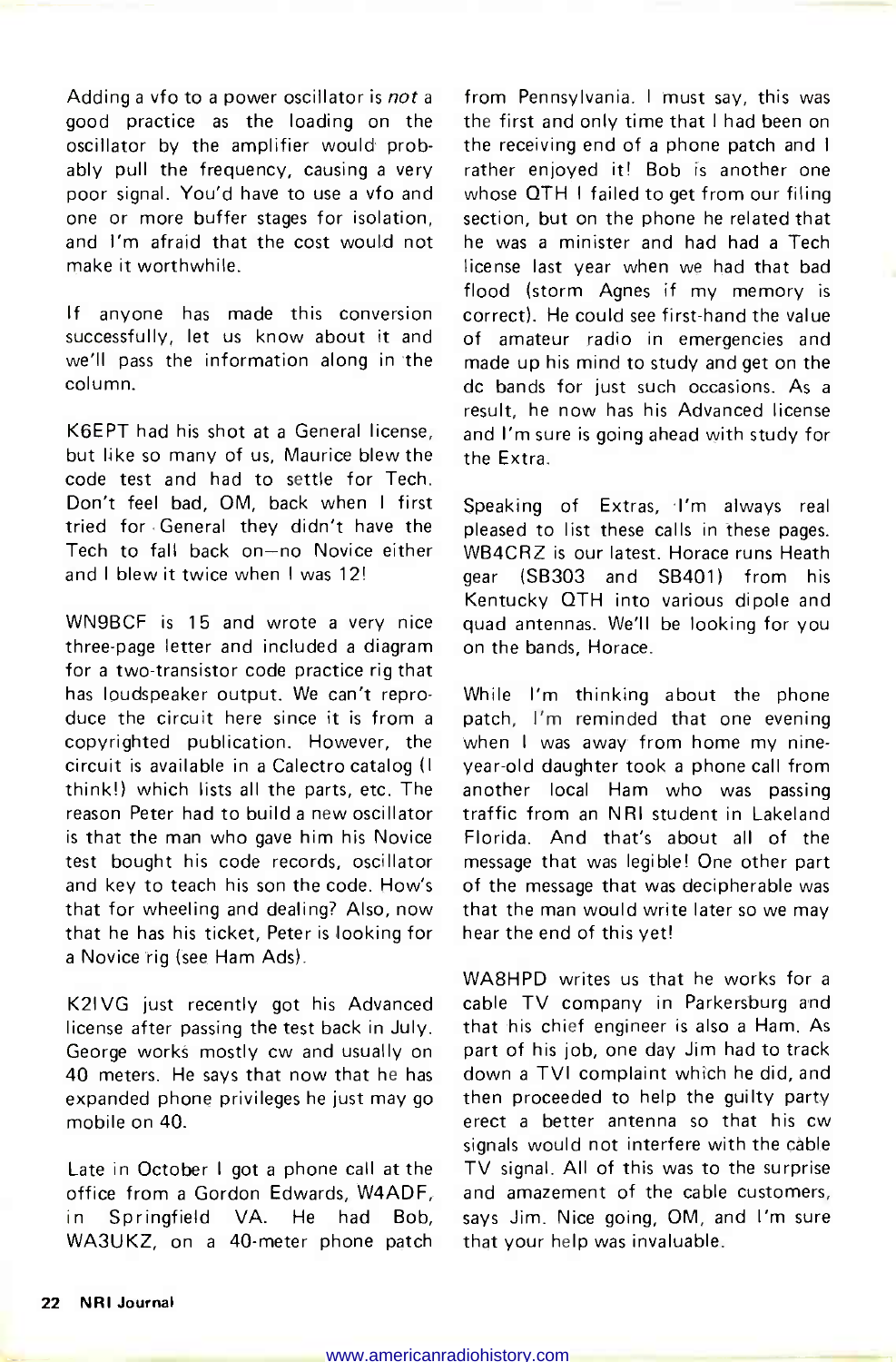When Jim is not working or studying he cranks up his SB1O2 which he is using with an indoor antenna. Can you believe that? Don't know what bands he is on, but I would be interested to know how that combination works out!

Next on the list is Eagle-eve Jack, WN8MGX. He says that he had built an op -amp keyer that was featured in the November 1971 QST and wanted to build the one I described as it would last a lot longer on batteries than the OST model. (It was several recent references to the W7ZO1 keyer that prompted me to make the truly digital QRPP key design.) Jack has had his Novice a little more than a year and is just about ready to try for General. I'm sure you'll have no trouble with the test, Jack-best of luck.

VE3CIM is a new student and wrote to ask if NRI had any Hams aboard or if we had a Ham Club. Well, yes, Wayne, there are at present four active amateurs on the staff, and no, we don't have a club. A year or so ago I tried to drum up some enthusiasm for a W3NRI station for use by visiting students, but like so many ambitious projects, this one never got off



the ground. We're still working at it, but not too actively!

<sup>I</sup>had a nice letter from Wilmer Giese (no call) the other day telling me of his "wireless" activities in the early days. He was one of the very early NRI students and became an "Authorized Radio-Trician" in 1933. At present, Wilmer enjoys listening to commercial cw and would very much like to be able to identify the various stations he is copying. He says that there was at one time a list or booklet published by the government that had this information but he has been unable to come up with the name or number of the most recent publication. If any of you can help with this, please write Wilmer at:

> Route 1 Box 65 Stevensville MD, 21666

And that wraps it up for this time. Let us hear from you now and then, fellows and gals and tell us what you'd like to see in these pages. Remember, this is your column.

Very 73,  $Ted - K4MKX$ 

WANTED: Complete Novice station for under \$200. Contact Peter White, WN9BCF, 1521 Weldon Avenue, Rockford, Illinois 61102. Telephone (815) 965-6950 days or (81 5) 963-5373 after 9 p.m.

FOR SALE: School forces sale-come and get 'em. Clegg Venus 6 -meter SSB transceiver, almost perfect condition, \$230. Heath Twoer in A -one shape, \$30. Heath DX60 still in kit form with a few parts missing, \$30. Contact Stephen Couch, WBOGAR, 1815 Princeton Road, Ottawa KS, 66067.

WANTED: A copy of "CQ" for October, 1959. This issue contained information by W2HDM on modification of a BC 733-F receiver for 2 meters. A photocopy of the article will be acceptable if the entire magazine is not available. Please advise cost for copy. Contact E. G. Worrell, 2358 Wineleas Road, Decatur, Georgia 30033.

www.americanradiohistory.com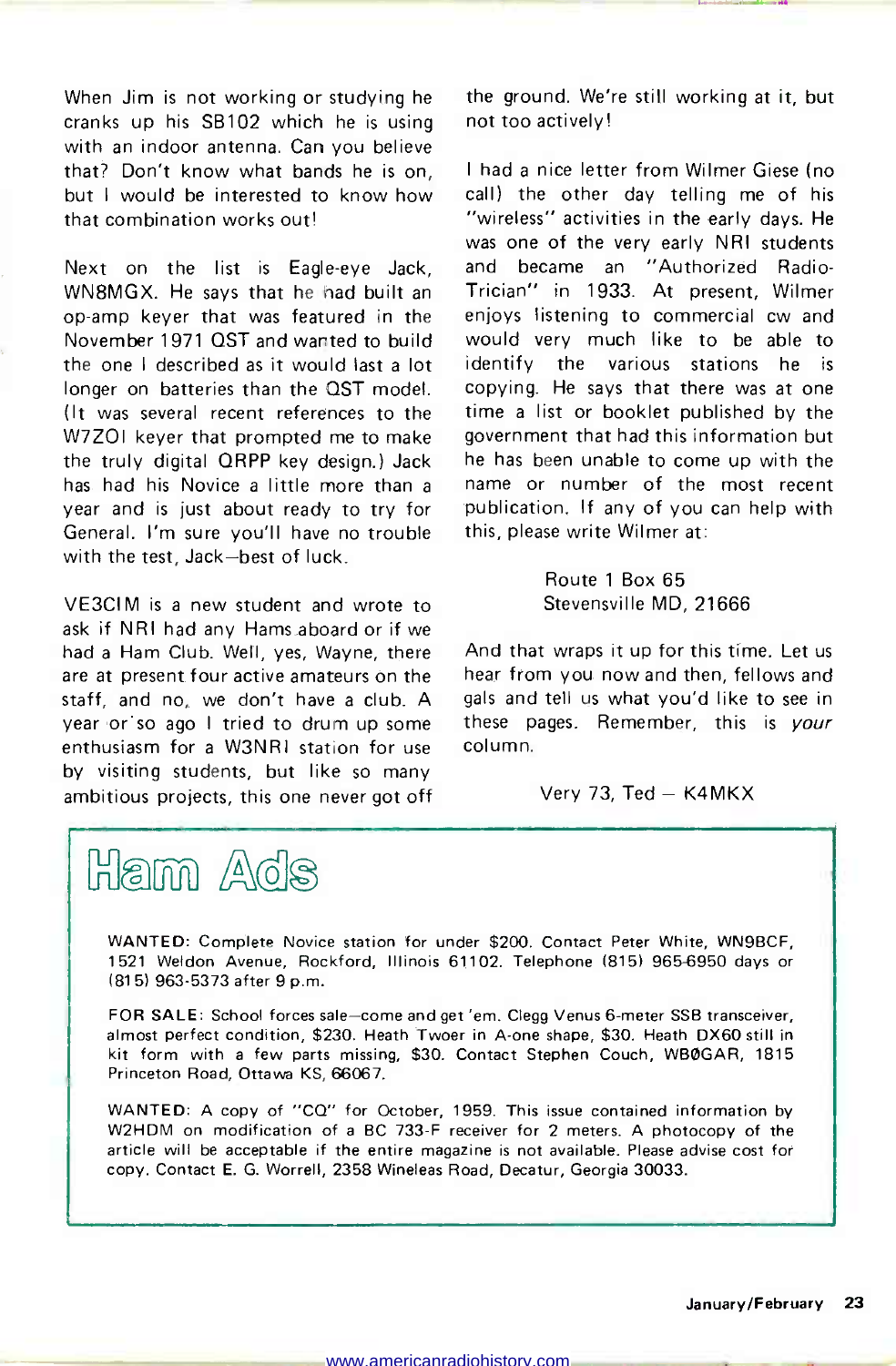## NRI HONORS PROGRAM AWARDS

During the months of September and October, 1973, the following NRI graduates received, in addition to their NRI electronics diplomas, CERTIFICATES OF DISTINCTION under the NRI Honors Program for outstanding grades throughout their NRI training. This distinction is made part of their permanent NRI records and appears on all transcripts of records requested. NRI's worldwide leadership in electronics training is represented by these outstanding graduates from almost every area of the United States, from Mexico and Canada, and from other foreign countries.

### WITH HIGHEST HONORS

Ronnie L. Bass, Wilson, NC Ronald L. Bastardi, Halifax, PA Warren V. Carrigan, Jr., Newport, RI Patrick Collins, Winnipeg MB, Canada Alex A. Ewanick, Blakely, PA LeRoy C. German, Des Moines, IA Ronald Otis Gray, North East, MD Linn E. Holmes, Fremont, CA Jack Herman Horner, Carlos, IN Gail A. Schooley, National City, CA Brian M. Stephens, Weymouth, MA Robert F. Stickle, APO San Francisco Frank E. White, Orleans, MA Roger C. Verdesi, Beacon, NY Joseph P. Zarcone, Holbrook, NY

### WITH HIGH HONORS

Gage N. Aborn, Hamilton, MA Raymond R. Barca, Staten Island, NY James Beaumont, Warner Robins, GA Curtis D. Birkeland, Minnetonka, MN Burnell Bosshart, Highland, IL Michael L. Branning, Richmond, CA D. W. Brodie, Menlo Park, CA Daniel J. Buckley, Burnaby, BC, Canada James C. Byrd, Suffolk, VA Alexander Cabot, Fairport, NY Gordon M. Cameron, Prince George, BC, Canada Donald G. Carpenter, Mediapolis, IA William R. Chandler, Copperas Cove, TX Ronald Chin, San Francisco, CA Donald K. Close, Wappingers Falls, NY Walter S. Copeland, Topeka, KS Everett O. Couch, Hanahan, SC Wade E. Crumpton, Patrick AFB, FL Jerome M. Culp, Benton, KY Dennis A. Deffenbaugh, Milford, OH Dennis D. Dillon, Scituate, MA Joseph Dobash, Wilkes-Barre, PA Wayne E. Dollyhigh, Mount Airy, NC Harold E. Dorsey, Angelica, NY David Fogel, Washington, DC Jack Fortner, Carson City, NV

James A. Freeman, Jr., Dawson Springs, KY Claude G. Fuller, Marion, OH Kenneth Geisinger, Carson City, NV Thomas L. Goff, APO New York Edward J. Graham, APO Seattle Jessie J. Granier, Jr., Thibodaux, LA Jeryl B. Grantham, Minot AFB, ND Lawrence R. Graver, Tulsa, OK John S. Grech, Pittsburgh, PA Raymond Grego, Monroeville, PA Donald Hetfield, Goleta, CA Robert A. Hirsch, Villa Park, IL Robert L Horton, Washington, DC Thomas S. Hudson, Las Vegas, NV Delbert R. Huggins, FPO, Seattle Gene M. Johnson, Crystal Lake, IL Fred J. Jones, Trenton, NJ Maurice E. Jones, Jr., Barstow, CA Bobby Lex Kirby, Lake Butler, FL David M. Lake, Greenstone, PA Robert G. Langland, Corvallis, OR Julian LeBlanc, Toronto, ON, Canada David A. Lloyd, Arlington, VA Louis J. Long, Alexandria, VA Melvyn D. Long, Rogersville, TN Charles W. Mackay, Webster, NY Ronald L. Mamere, Chagrin Falls, OH Louis R. Mateo, Far Rockaway, NY Karl R. Mayo, Jr., Violet, LA Michael T. McClellan, Tacoma, WA Richard P. McCoy, East Gadsden, AL Rene D. Mock, Beaverdam, VA Mervyn J. Navarro, San Jose, CA Robert Grant Nelson, Austin, TX Mark Newpher, Bethesda, MD Loren E. Page, Phoenix, AZ Maurice Pasck, Lapeer, MI George N. Pavlakis, Bowie, MD Richard E. Pigg, Washington, DC George Joseph Rebecca, Scooba, MS Thomas Reeves, Reevesville, SC Santos C. Rivera, Jr., Waipahu, HI Steven C. Rivera, Monterey Park, CA Henry D. Roberts, Anderson, SC Richard S. Rogers, Cape Coral, FL Robert A. Ruby, Enid, OK Yung Ki Sin, Vancouver, BC, Canada D. Bruce Smith, Canton, NY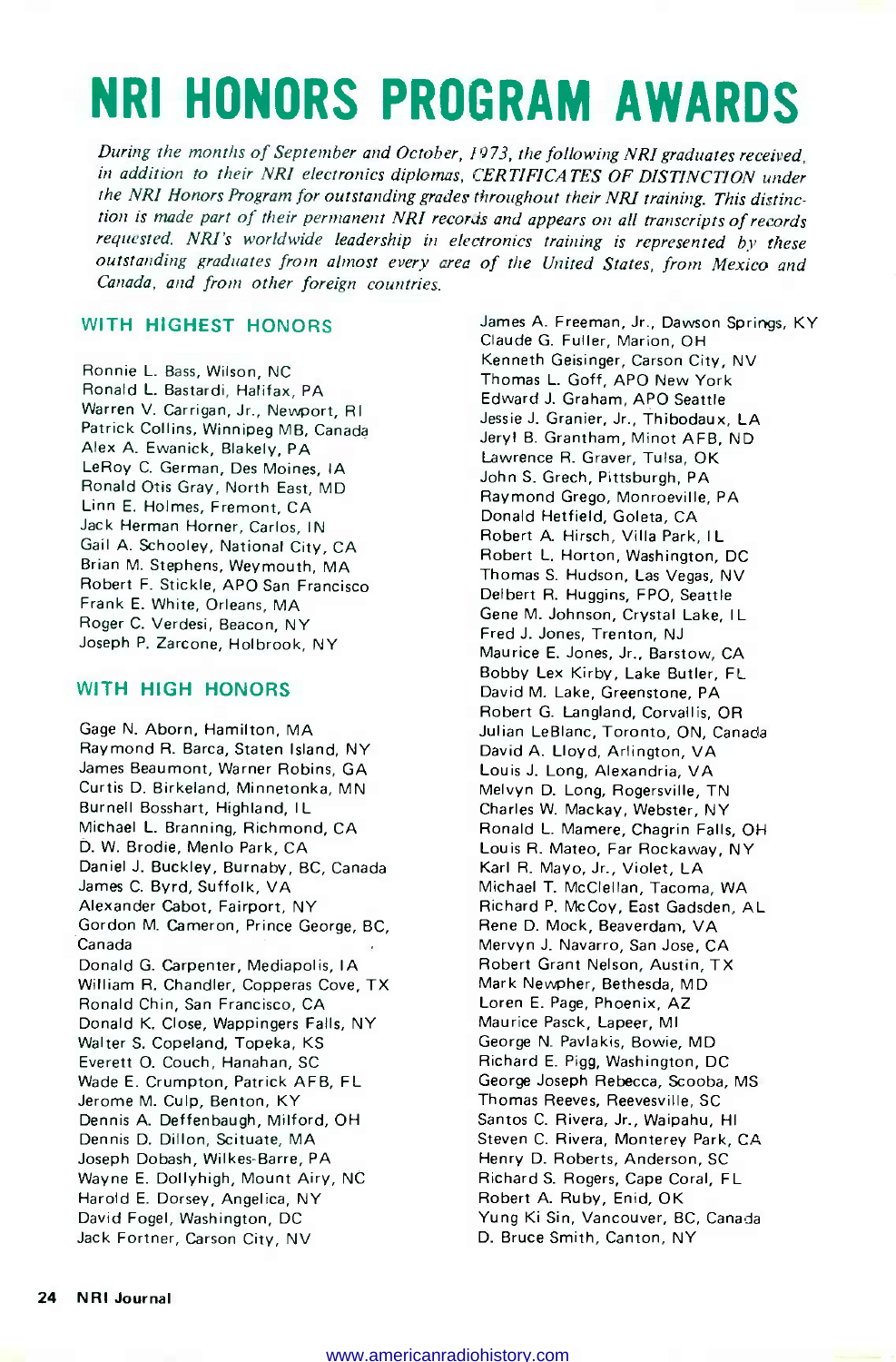E. Thompson, Fort McMurray, AB, Canada Richard L. Todd, Bryantown, MD Houston G. Turney, Decatur, AL William E. Uhl, New Iberia, LA Robert Viotti, W. Babylon, NY Charles Whitchurch, San Diego, CA David J. White, Silver Spring, MD Kenneth Wiechman, Highland Heights, KY Charles E. Williams, Lawrenceburg, KY Scott Zehms, Green Bay, WI

#### WITH HONORS

Federico M. Ablog, Jr., Mystic, CT John P. Allen, Paterson, NJ Christopher A. Barnak, Portsmouth, VA Edward J. Barvinski, Jr. Alexandria, VA Donald M. Becke, Pentwater, MI Charles L Benton, Tucson, AZ Jasper Thomas Black, Jr., Strong, AR Melvin A. Blank, Jr. Chewelah, WA Kenneth W. Blick, Princeton, KY Steve Bouman, Holland, MI James P. Breen, Fairfield, CT Charles A. Brown, Leesville, LA Charles G. Brown, Baton Rouge, LA Thomas A. Bumford, Kissimmee, FL John Eiferd Calhoon, East Liverpool, OH Ernest B. Canfield, II, Orange, CA Charles H. Chappell, Boonville, IN Ray G. Clemons, Gum Spring, VA Donald A. Clermont, Methuen, MA Noel K. Corbel!, Alliance, NE John Courtney, Rosemont, PQ, Canada Steven Allen Covert, FPO New York Robert W. Crown, Key West, FL Warren P. Dever, San Pablo, CA Charles W. Evans, Suitland, MD Desmond Faria, Banstead Surrey England Merle W. Ferry, Fairfield, OH John Ficek, Dickinson, ND Richard E. Flint, Inverness, CA Liborio Fratello, East Northport, NY Alan Frick, Norristown, PA Harold Gamble, Port Arthur, TX Fred L. Gomes, New Bedford, MA Ronald J. Goodman, Buffalo, NY George H. Griffin, Jr., Lakewood, CO Roger B. Hall, Laurel, MS David Hallahan, Folcroft, PA Keith A. Hawkes, Los Angeles, CA Joe Andazola Hernandez, Phoenix, AZ Charles Edward Herzog, Bastrop, LA John J. Hitte, Melbourne, FL Michael Hoylman, Ravenna, OH Jerry E. Johnson, Ft. Dix, NJ John F. Johnson, Sr., Browns Mills, NJ Daniel Johnston, North Tonawanda, NY Charles Melvin Jones, Lake Worth, FL

Rodney Keith Jones, Kansas City, MO W. L. Keating, West Des Moines, IA William P. Kelly, Scranton, PA Clarence F. Kernkamp, Landover, MD Thomas A. Krueger, Warrenville, I L Norman E. Krulack, Plains, PA Paul A. Kruse, St. Joseph, MO Elias M. Lestaris, Kallithea Athens Greece Bill E. Lewis, San Diego, CA Perry W. Little, Beattyville, KY Roland M. Lloyd, Jr., Chester, MD Royce A. Maaske, Burnett, WI Donald W. Martin, Bellingham, MA Mike McCarthy, Stroughton, WI Richard Wayne McGee, Grand Prairie, TX Charles E. McJilton, Bellevue, WA Daniel E. McMunn, Titusville, PA Dennis L. Morain, Warwick, RI Melvin Nash, Norman, OK John L. Norton, Phenix City, AL John Oberch, Northlake, IL Orval D. Ogden, Brunswick, GA Robert Samuel Parent, Enosburq Falls, VT James P. Parrish, Metairie, LA Michael A. Parylak, Jackson, MI Robert H. Pearce, Cassville, MO Joseph E. Pedro, Hughesville, PA Ronald W. Perry, Fishkill, NY Vernon E. Phipps, Onalaska, WI Henry R. Poletto, Omaha, NE Randell Lee Potts, Lancaster, KY John H. Read, Columbus, GA Larry Gene Reitz, Independence, MO Bruce Rittenhouse, Detroit, MI Rafael Robles-Flores, Tacoma, WA David R. Ross, Canoga Park, CA John A. Saulsbury, Jackson, MS Raymond E. Schlosser, Sloatsburg, NY G. A. Schoolcraft, Bonners Ferry, ID Edward J. Sedora, Allentown, PA Anthony Sieber, Bronx, NY Thomas E. Spicer, Cumberland, MD George J. Steinheimer, Elmont, NY Howard O. Stevens, Rochester, NY Elmer S. Strubhar, Pekin, I L Charles W. Surratt, Baltimore, MD Philip Swan, New Orleans, LA Robert J. Swiderski, Huntsville, AL Benjamin Tan, Manila Philippines Richard L. Taube, Hancock, MI M. Thompson, Detroit, MI Lewis E. Walker, Lawrence, IN Walter A. Watmuff, Smithtown, NY Charles Vernon Watson, Bayard, FL. Nolan R. Whaley, Richlands, NC Hal D. White, Kaysville, UT John W. Williams, Lake Jackson, TX Robert J. Williamson, Jr., Cleveland, OH Louis H. Willis, Willcox, AZ Charles W. Young, Dorval, PO, Canada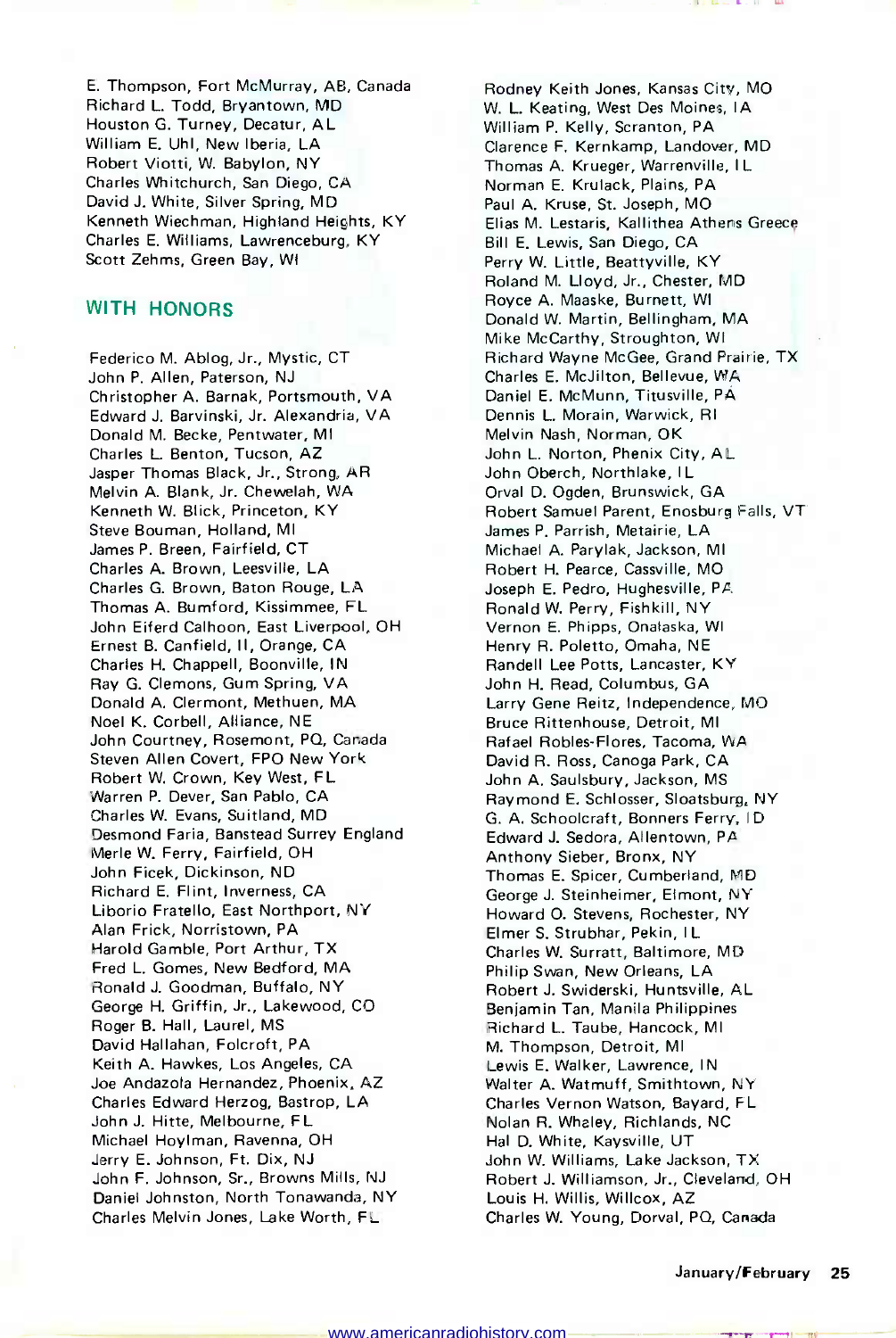### DIRECTORY OF ALUMNI CHAPTERS

CHAMBERSBURG (CUMBERLAND VALLEY) CHAPTER meets at 8 p.m., 2nd Tuesday of each month at Bob Erford's Radio-TV Service Shop, Chambersburg, Pa. Chairman: Gerald Strite, RR1, Chambersburg, Pa.

DETROIT CHAPTER meets 8 p.m., 2nd Friday of each month at St. Andrews Hall, 431 E. Congress St., Detroit. Chairman: James Kelley, 1140 Livernois, Detroit, Mich. 841-4972.

FLINT (SAGINAW VALLEY) CHAPTER meets 7:30 p.m., 2nd Wednesday of each month at Andy Jobaggy's shop, G-5507 S. Saginaw Rd., Flint, Mich. Chairman: Stephen Avetta, 239-0461.

NEW YORK CITY CHAPTER meets 8:30 p.m., 1st and 3rd Thursday of each month at 199 Lefferts Ave., Brooklyn, N.Y. Chairman: Steve Kross, 381 Prospect Ave., Brooklyn, N.Y.

NORTH JERSEY CHAPTER meets 8 p.m., 2nd Friday of each month at The Players Club, Washington Square. Chairman: George Stoll, 10 Jefferson Ave., Kearney, N.J.

PHILADELPHIA-CAMDEN CHAPTER meets 8 p.m., 4th Monday of each month at K of C Hall, Tulip and Tyson Sts., Philadelphia. Chairman: John Pirrung, 2923 Longshore, Philadelphia, Pa.

PITTSBURGH CHAPTER meets 8 p.m., 1st | Daniel Thursday of each month in the basement of the U.P. Church of Verona, Pa., corner of South Ave. and 2nd St. Chairman: Charles Kelly.

SAN ANTONIO (ALAMO) CHAPTER meets 7 p.m., 4th Thursday of each month at Alamo Heights Christian Church Scout House, 350 Primrose St., 6500 block of N. New Braunfels St. (3 blocks north of Austin Hwy.), San Antonio. Chairman: Robert E. Bonge, 222 Amador Lane, Antonio, Tex. 78218, 65-3299.

San Antonio area NRI students always wel come. Free annual membership to all NRI graduates attending within 3 months of graduation.

SOUTHEASTERN MASSACHUSETTS CHAP-TER meets 8 p.m., last Wednesday of each month at the home of Chairman Daniel DeJesus, 12 Brookview St., Fairhaven, Mass. 02719.

SPRINGFIELD (MASS.) CHAPTER meets 7 p.m., 2nd Saturday of each month at the shop of Chairman Norman Charest, 74 Redfern Dr., Springfield, Mass. 734-2609.

TORONTO CHAPTER meets at McGraw-Hill Bldg., 330 Progress Ave., Scarborough, Ontario, Canada. Chairman Branko Lebar. For information contact Stewart J. Kenmuir (416) 293-1911.



At the September meeting of the Chapter, the membership elected new officers for the year 1974. They are: DeJesus, Chairman; William Cooper, Secretary; and Frank Sarro, Treasurer.

Also at that meeting, the Chapter played host to the National Secretary, Tom Nolan. Tom gave his annual lecture on "Troubleshooting the Color Section of Color TV Receivers." The talk was well received and a great number of questions were directed to and answered by Tom.

The Chapter is looking forward to a great year of programs to help the mem bership with their electronic problems.

At the September meeting Mr. Matty Rechner was back to the chapter after a long absence. Marty was a charter member of the chapter in 1963, elected as the First Vice Chairman and in 1965 as Chairman.

The chapter also welcomed three NRI students as guests to this meeting. They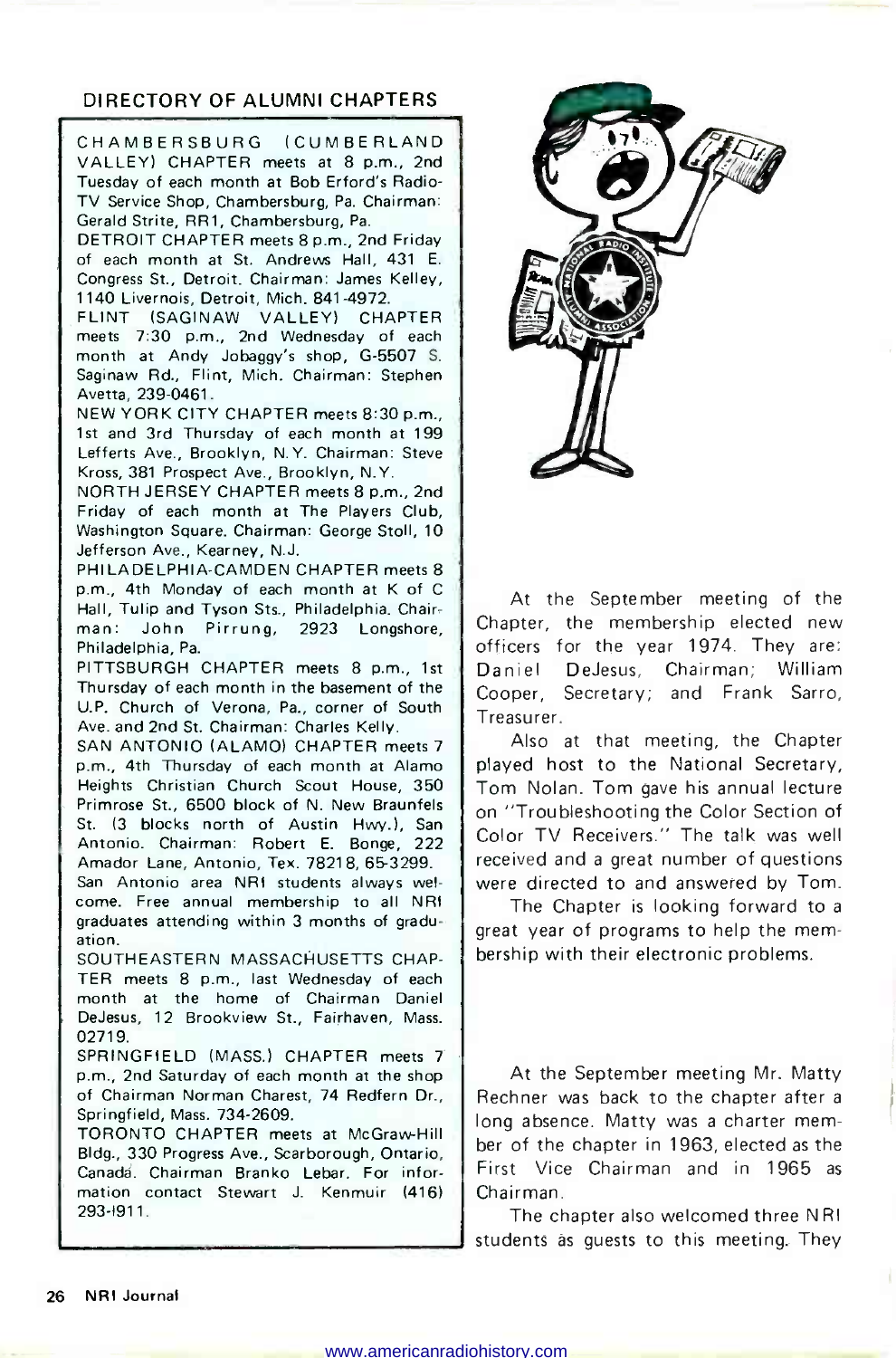### NRIAA OFFICERS

| James Kelley  President          |
|----------------------------------|
| William W. David  Vice President |
| Albert H. Sharp  Vice President  |
| W. L. Simmons  Vice President    |
| Arnold E. Verdow  Vice President |
| Tom Nolan  Executive Secretary   |
|                                  |

# $\circ$  5 A UNIMIA REAL Starp ...

were Nunzio Podimani, Robert McFeeley and Thomas Miller. The program included the troubleshooting of the remote control TV chassis.

At the November and December Chapter meetings it was decided to keep best cooks. Andy is a very lucky man. the present chapter officers and they were re-elected unanimously.

### SAN ANTONIO CHAPTER HOST TO GE FIELD REPRESENTATIVE

Mr. Will Marrs the General Electric Company field technical representative of the GE Houston, Texas distributor gave a talk to the October meeting. His subject was the new GE solid-state "JA" chassis.

Mr. Marrs made an excellent presentation and the chapter was very much impressed with the repairability of this particular set. Our hats are off to General Electric for designing a TV receiver that can be easily serviced by the average television technician. Some other manufacturers are still using non plug-in yokes, tuners, front controls, etc. They could learn a little bit from GE and their JA chassis.

### FLINT-SAGINAW VALLEY CHAPTER HAS ACTIVE SEASON

Due to the election results being printed in this issue, it will be Impossible to tell you all the things that the Flint-Saginaw Chapter has been doing. However, as Executive Secretary I must express my appreciation to the chapter

and to Mr. & Mrs. Andrew Jobaggy for their wonderful hospitality when I made my annual visit on October 10.

<sup>I</sup>was treated to a royal feast by Mrs. Jobbagy who must be one of the world's

Perhaps next time we can go back and publish some of the work that the chapter has been doing the past year.

### DETROIT CHAPTER ENTERTAINS NATIONAL SECRETARY

On October 11, 1973 Tom Nolan, the Executive Secretary of NRI AA, attended the chapter and gave his yearly talk which was titled "Troubleshooting the Color Section of a Color Television." His talk was well received by the chapter and also was well attended.

Refreshments were served and meeting adjourned around 10:30 PM.

### PITTSBURGH CHAPTER HAS TALK BY TOM SCHNADER

Tom Schnader, local serviceman and member of the Pittsburgh chapter, gave a very informative talk on transformers, how to recognize and check them. At the October meeting Mr. Thomas P. Brutscher the field supervisor for the Zenith service company presented a program tilted "Consumerism-Why Now." Motorola is planning to present a program at the November meeting of the Chapter.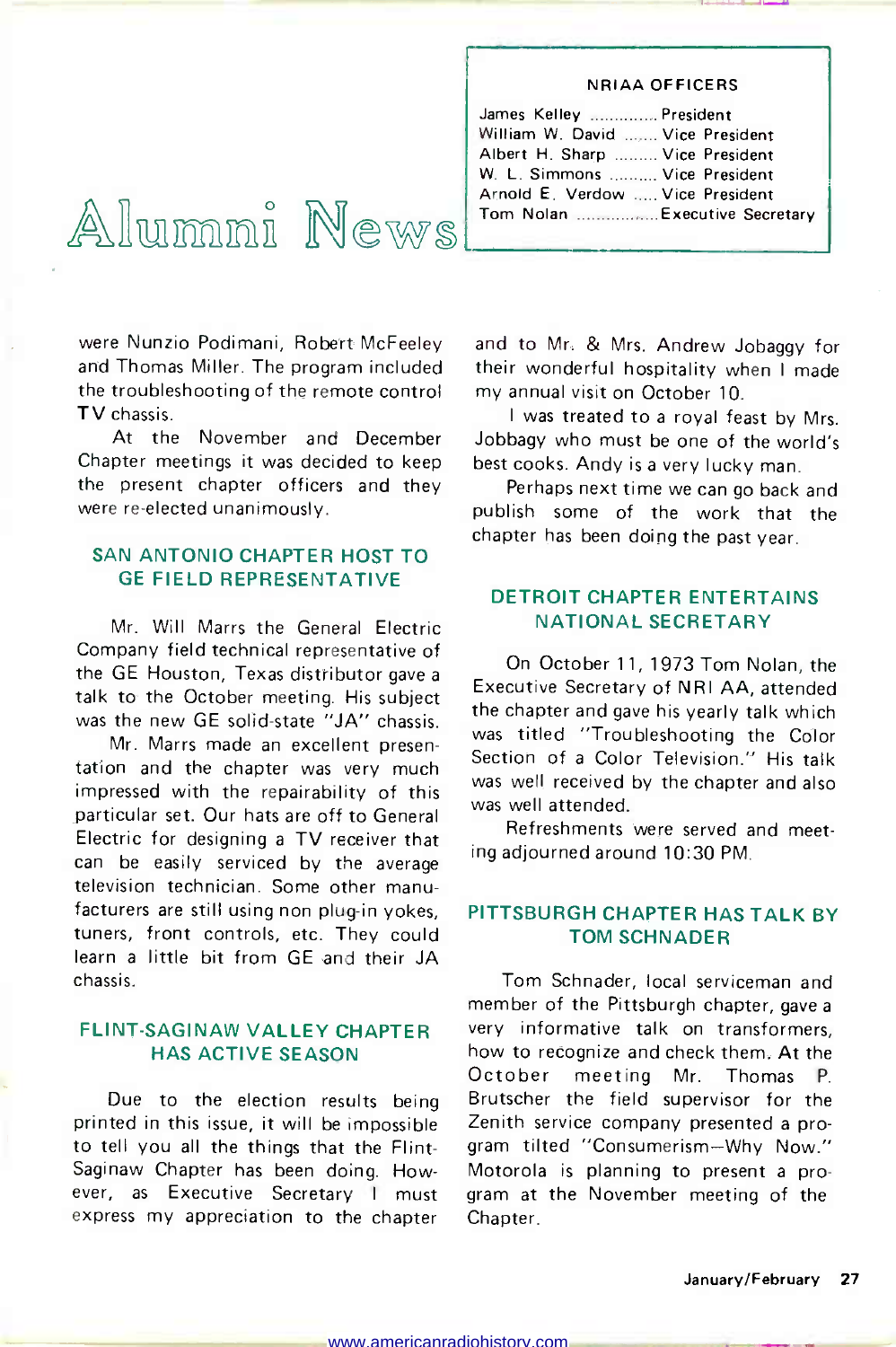### IN MEMORIAM FOR A NEW YORK MEMBER

Mr. Theodore Freije, secretary of the New York Chapter, passed away August 31, 1973 from a heart attack. He was survived by his wife Mae and six daughters, three sons and 29 grandchildren.

He was an active member of the<br>American Legion Post #1073 of Legion Post #1073 of Brooklyn, New York. He donated many

days to help run bingo games to gain funds for the Veteran's hospital and help the Vets obtain those things that the hospital didn't normally supply. He was also retired from the U. S. Postal Service.

He was an active nember with NRI AA New York Chapter for many years, and accepted the job as Secretary when no one else wanted it. He held this position for over three years and did a commendable job. We all miss him.

## KELLEY NEW NRI AA PRESIDENT

In a very close contest, Jim Kelley emerged as our new President of NRI AA for the year 1974.

Jim was born in Pittsburgh, Pa. in 1908. He was raised in a coal mining town near Greensburg, Pa.

In his younger days he wanted to be <sup>a</sup>mine electrician. He even took a course from the Chicago Engineer Works in Chicago but before entering the mines he took a job with the Hamot Hospital in Erie, Pa. It was while working at the hospital that he saw an ad in one of the magazines about NRI and that's when he took his first NRI course. He graduated from that course in 1928, a good many years ago.



Jim Kelley

He later came to Detroit and lost contact with the school. He didn't know there were local chapters in Detroit until. one of his friends at the shop where he was working told him about it. That's when he got acquainted with the Detroit Chapter and the year was 1954 when he joined up.

Also, it was then that he got into TV servicing, and as the city was instituting a new city licensing ordinance, naturally Jim got his license and has been servicing radio and TV in the city of Detroit ever

Jim has just finished his second course with NRI, the Color Course. While taking this course as chairman of the Detroit Chapter, he used the course as a lecture series to enlighten the other members about the latest information on color television.

Congratulations on your election, Jim. We know you will make a fine President of the NRI AA.

We also extend our congratulations to the men who have been elected to serve as Vice Presidents for the 1974 term. They are William W. David of Pembroke, Virginia; Arnold E. Verdow of Marion, Iowa; Albert H. Sharp of Wycoff, New Jersey; and W. L. Simmons of Whitman, **Massachusetts**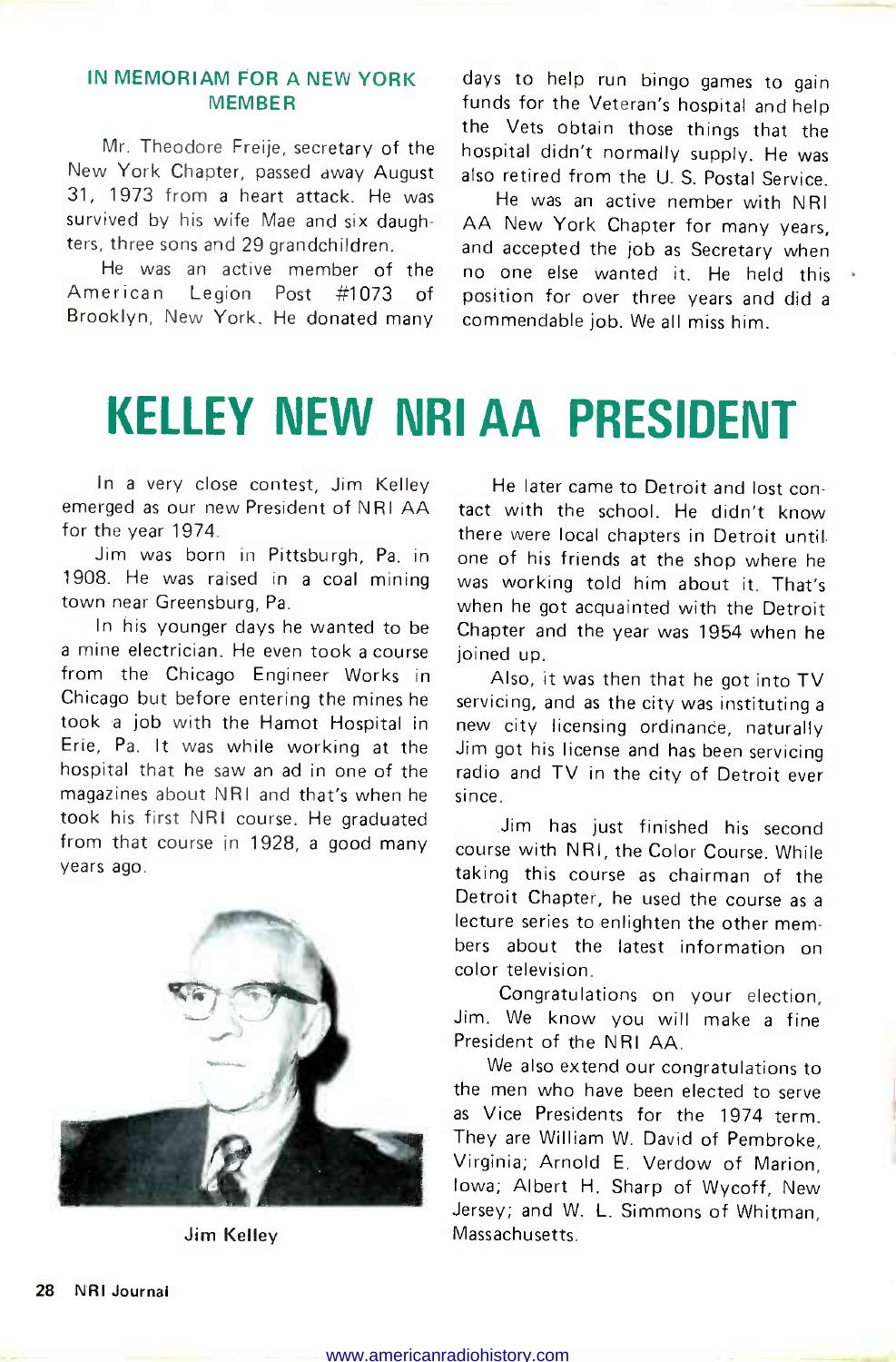### SAVE \$25 OFF NATIONALLY ADVERTISED PRICE!

### ON THE LEADER LCG-388 COLOR BAR PATTERN GENERATOR



Nationally Advertised at \$199.95

## CONAR PRICE \$174.95

Stock No.388WT Weight 5 pounds Parcel Post Ins.

### ABSOLUTE DIGITAL ACCURACY GIVES THE ULTIMATE IN PATTERN STABILITY

Originally developed for critical production testing, the LCG-388 is now available for TV service shops. This extremely versatile laboratory grade instrument produces 15 patterns including the allimportant single dot and single cross. The composite video signal used for circuit tracing has stability approaching standards set for transmitters. Trigger pulses are available to sync an oscilloscope to either the vertical or horizontal pulses of the video signal. The remarkable accuracy of the digital clock and binary countdown system accounts for the pattern stability. Easy-to-remove computerstyle plus-in PC boards are used for rapid servicing.

### CHECK THESE FEATURES!

- Flip-flop and logic circuitry throughout for maximum stability.
- One input connection to TV receiver at antenna.
- Two selectable channel frequencies.
- Horizontal line flickering prevented by progressive scanning.
- Composite video signals available for video circuit testing.
- Horizontal and vertical signals return trace blanking.
- Chroma level control-0 to 200 percent- continuously adjustable.
- Gun killers for purity and convergence adjustments.
- Triggering output: vertical and horizontal.
- Square crosshatch to check and adjust for dynamic convergence, linearity, and pincushion effects.<br>Scope sync pulse
- 
- Regulated dc power supply.
- **Pattern selection by on-line switching.**

#### **SPECIFICATIONS**

RF Output: Channel 5 and 6, selectable; 10 my open circuit from 300 -ohm balanced source. Patterns: Color bars: Gated rainbow,  $R-Y$ ,  $B-Y$ , and  $-(R-Y)$  rainbow. Dots: Fine-15 vertical x 21 horizontal. Coarse-7 vertical x 11 horizontal. Single dot at center of raster. Crosshatch: Fine-21 vertical x 15 horizontal. Coarse-11 vertical x 7 horizontal. Single cross centered on raster. Vertical: Fine-21 lines. Wide-11 lines. One line at middle of raster. Horizontal: Fine-15 lines. Wide-7 lines. One line at middle of raster. Composite Video Output: - 3 to +3 volts p-p, continuously adjustable; impedance 500 ohms approximate. Trigger Signal Output: -10 volts p-p, horizontal and vertical for oscilloscope triggering. Power Supply: 105 to 125 volts, 50/60 Hz; 2 va approximate. Size and Weight and Accessories: 3-1/8" high by 7-3/4" wide by 7-3/4" deep. 4.6 pounds. 300-ohm video, trigger and ground leads.

**Two-Year Guarantee** by Leader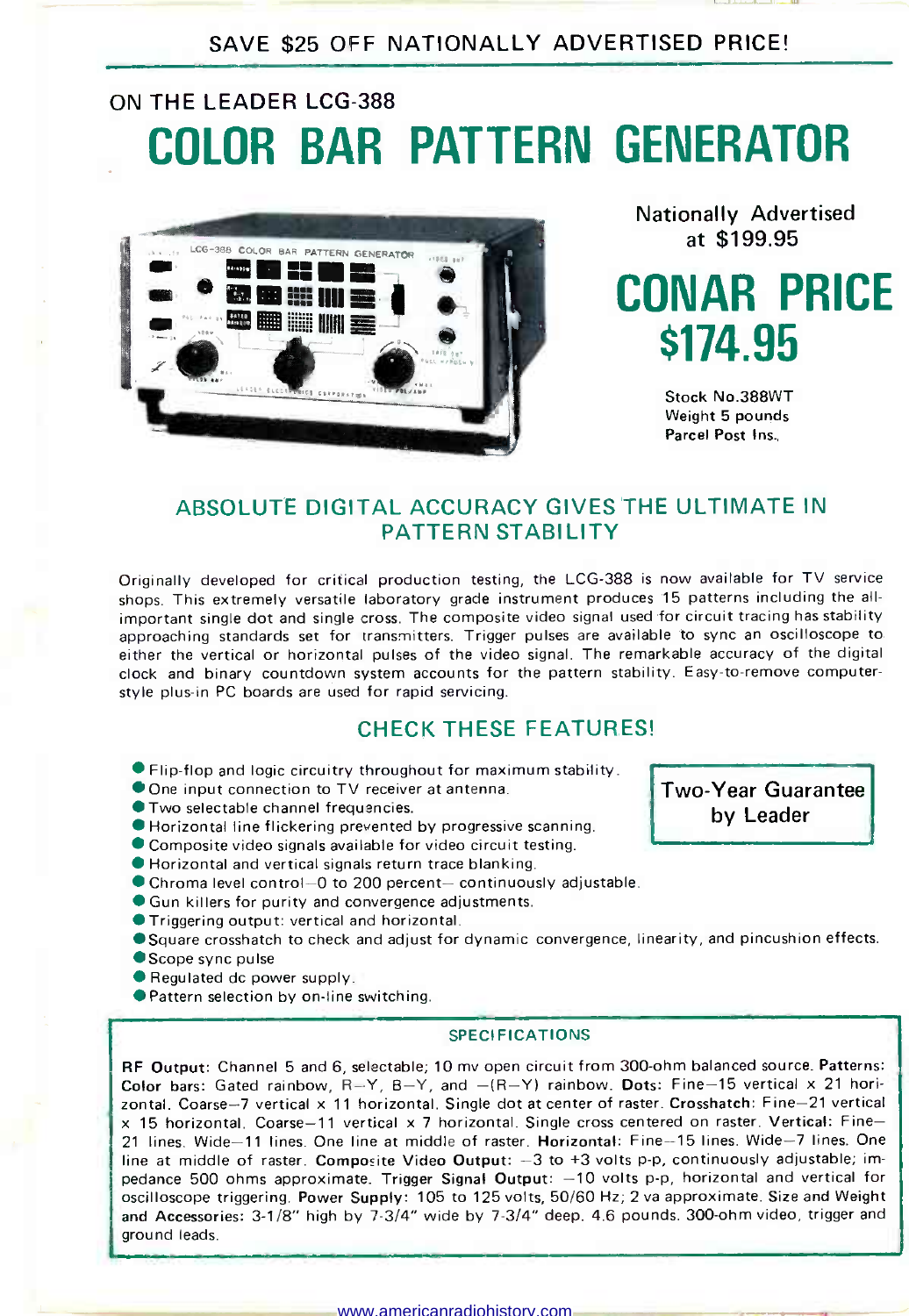### CONAR OFFERS GRAYMARK RADIO KITS - EXCELLENT FOR THE BEGINNER IN ELECTRONICS. BUY ONE FOR YOURSELF AND ONE FOR THE YOUNGSTER.

### (Please add 75 cents each for postage and handling.)



### TABLE RADIO KIT

Small in size but produces "big radio" sound. Easy to assemble using PC board construction. Six -transistor superhet circuit requires no instrument alignment. Crisp, clear AM tuning. Comes complete with two-inch speaker, earphone for private listening, and carrying strap. Ninevolt battery required (not included).

\$9.95



### TWO -TRANSISTOR RADIO KIT

Five-tube superhet circuit provides stageby -stage assembly; mixer, if amplifier, second detector, first and second audio and power supply. Rich tonal quality from  $3\frac{1}{2}$ " PM speaker. Features direct dial tuning. high sensitivity and selectivity. Comes complete with tubes and hi-Q ferrite antenna. AC operated.

> \$24.95 Stock No.UK510



### Stock No.UK806 SIX-TRANSISTOR RADIO KIT

The 802 utilizes a reflex circuit to provide high-quality sound. Hi-Q ferrite and rf transformer give noteworthy AM selectivity and sensitivity. Excellent tonal quality provided by matched interstage and output transformers and two-inch speaker. Uses a 9-volt battery (not included).

\$6.95

Tune in amateur radio, marine, foreign stations and AM broadcast band with this multi -band radio. Regenerative circuit and decoupled antenna provide maximum sensitivity and selectivity. Frequency range 820 kHz to 28 MHz. Comes complete with tubes and pre -wound AM band coil. AC operated.

\$24.95



Stock No.UK511 AM/SW RADIO KIT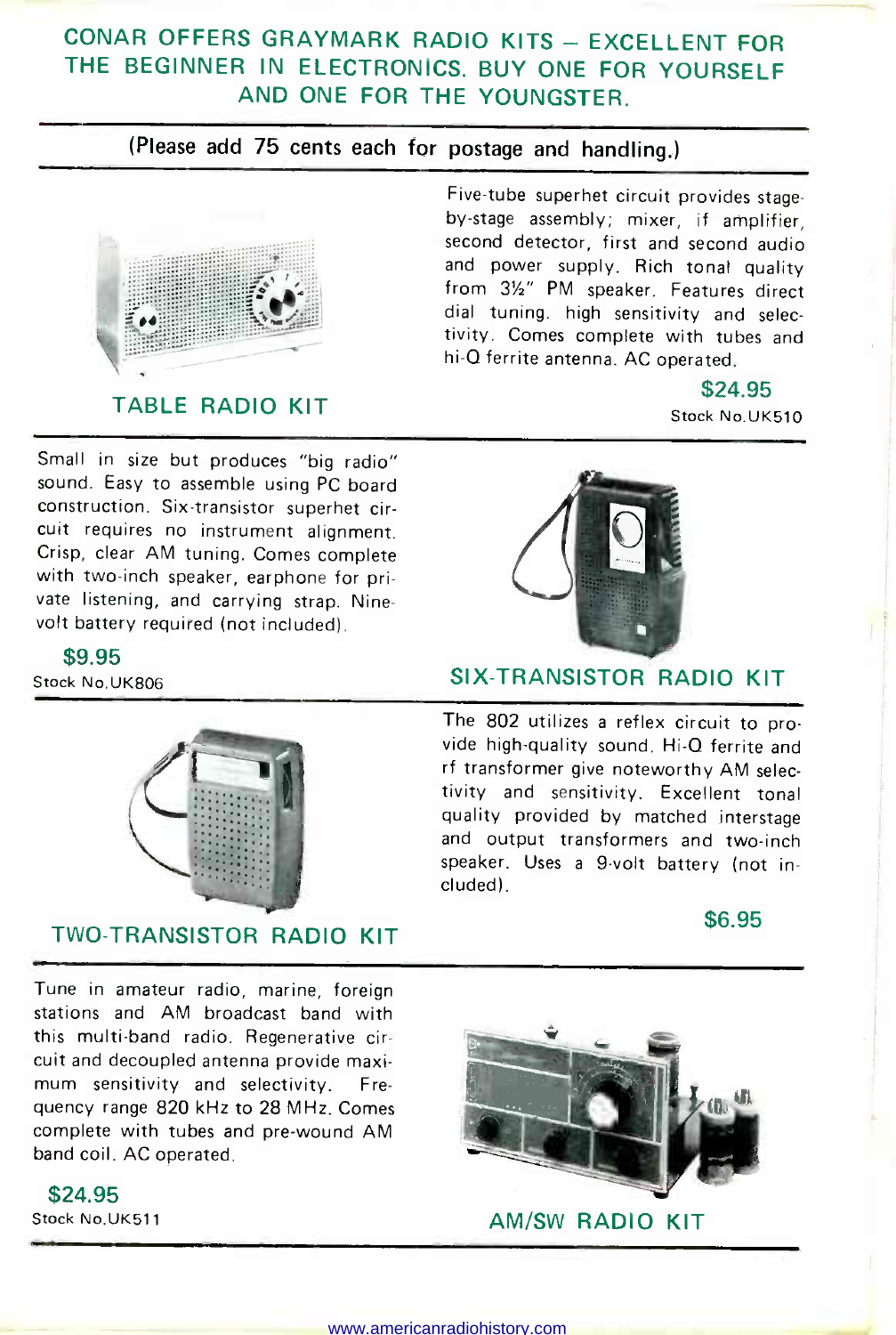### RETAIL INSTALLMENT CONTRACT & SECURITY AGREEMENT

### CONAR SFLECT-A-PLAN SELECT YOUR TERMS TO FIT YOUR BUDGET

CONAR FINANCIAL RATES:

**STANDARD PLAN-The ANNUAL PERCENTAGE RATE is 17.75% EXTENDED PLAN-The ANNUAL PERCENTAGE RATE is 15.50%** 

#### TO SPEED SHIPMENT

- 1. Complete other side of this sheet.
- 2. Use Select-A-Plan Schedule on the right to find your Finance Charge and your Monthly Payment.
- 3. Insert amount of down payment (at least  $10\%$  of total order)  $\begin{bmatrix} 1 \\ 2 \\ 3 \end{bmatrix}$  and other information in Payment Agreement below.
- 4. Sign Payment Agreement and fill in Credit Application.

IMPORTANT: When you have made three monthly payments, you can "add-on" purchases with no down payment. If you are under 21, please have the Payment Agreement and credit application filled out and signed by a person over 21. He can make the purchase for you and will be responsible for payment. If you have a CONAR account open or recently paid -in -full, just sign the Payment Agreement.

NOTICE TO THE BUYER: (1.) Do not sign this agreement before you<br>of this signed agreement, (3.) The Contains agree and the of this signed agreement, (3.) The Finance Charge will be waved if the<br>praid balance is paid within

MONTFIELT PATMELIST OF REPAIRM THE TOTAL CONTROL INTO THE SERVICE OF THE SERVICE IS A USE THE SERVICE OF THE TO<br>Use the Select-A-Plan Schedule to find out what your monthly payment is. Then divide your monthly payment into

#### PAYMENT AGREEMENT

Enclosed is a down payment of \$ on the merchandise I have listed on the reverse side. Beginning<br>20 days from date of shinment I will pay CONAR \$ each month for some months, plus a final <sup>30</sup>days from date of shipment, I will pay CONAR 5 -- - each month for . \_ months, plus a final monthly payment of \$ Title to and right of possession of the merchanidse shall remain in you until all payments have been made. It I do not make the payments as agreed, you may declare the entire balance immediately due and payable. In satisfaction of the balance, you may at your option, take back the merchandise, which I agree to return' at your request. I understand that a 1% accounting charge will be added to my unpaid balance if my payments become 60 days or more in arrears. I agree that the above conditions shall apply to any add-on purchases to my Select -A -Plan account. The statements below are true and are made for the purpose of receiving credit.

|   |                                                |                  | <b>BUYER SIGN HERE</b>                                                                                                                                                 |                                                              |                                       |          |
|---|------------------------------------------------|------------------|------------------------------------------------------------------------------------------------------------------------------------------------------------------------|--------------------------------------------------------------|---------------------------------------|----------|
|   | IT'S AS EASY AS $\qquad \qquad \blacktriangle$ |                  | $\mathbb{C}$<br>В<br>PLEASE ALLOW ADEQUATE TIME FOR NORMAL ROUTINE CREDIT CHECK. ONCE YOUR CREDIT<br>IS ESTABLISHED, ONLY YOUR SIGNATURE IS NEEDED TO ADD ON PURCHASES |                                                              | TO OPEN A CONAR ACCOUNT               |          |
|   | PRINT FULL NAME                                |                  | WHERE DO YOU LIVE?                                                                                                                                                     |                                                              | Age                                   |          |
|   | HOME ADDRESS<br>HOME PHONE                     |                  | CITY                                                                                                                                                                   | STATE<br>HOW LONG AT THIS ADDRESS                            | ZIP CODE                              |          |
|   | ( ) OWN HOME ( ) RENT<br>WIFE'S NAME           |                  |                                                                                                                                                                        | RENT OR MORTGAGE PAYMENTS \$<br>NUMBER OF DEPENDENT CHILDREN | MARITAL STATUS ( ) MARRIED ( ) SINGLE | RER. MO. |
|   | PREVIOUS ADDRESS                               |                  |                                                                                                                                                                        |                                                              | HOW LONG?                             |          |
|   |                                                |                  | WHERE DO YOU WORK?                                                                                                                                                     |                                                              |                                       |          |
|   | YOUR EMPLOYER                                  |                  | <b>POSITION</b>                                                                                                                                                        |                                                              | MONTHLY INCOME \$<br>HOW MANY YEARS   |          |
| в | <b>EMPLOYER'S ADDRESS</b>                      | 1.1411<br>Street | City                                                                                                                                                                   | <b>State</b>                                                 | ON PRESENT JOB?                       |          |
|   | PREVIOUS EMPLOYER                              | <b>Name</b>      | <b>Address</b>                                                                                                                                                         |                                                              | HOW LONG?                             |          |
|   | WIFE'S EMPLOYER                                | Name             | Address                                                                                                                                                                |                                                              | MONTHLY INCOME S                      |          |
|   |                                                |                  | WHERE DO YOU TRADE?                                                                                                                                                    |                                                              |                                       |          |
|   | <b>BANK ACCOUNT</b><br><b>WITH</b>             |                  |                                                                                                                                                                        |                                                              | <b>CHECKING</b>                       |          |
|   |                                                | Street           | City                                                                                                                                                                   | State                                                        | ) SAVINGS                             |          |
|   | <b>CREDIT ACCOUNT</b><br><b>WITH</b>           |                  |                                                                                                                                                                        |                                                              | $( )$ LOAN                            |          |
|   |                                                | Street           | City                                                                                                                                                                   | State                                                        |                                       |          |
|   | CREDIT ACCOUNT                                 |                  |                                                                                                                                                                        |                                                              | TOTAL OF ALL<br>MONTHLY PAYMENTS      |          |
|   | <b>WITH</b>                                    | Street           | City                                                                                                                                                                   | State                                                        | INCLUDING CAR \$                      |          |

|  | www.americanradiohistory.com- |  |  |
|--|-------------------------------|--|--|
|  |                               |  |  |

| PLEASE CHECK ONE  |                                | n<br>m                   | STANDARD PLAN<br><b>FXTENDED PLAN</b> |                          |
|-------------------|--------------------------------|--------------------------|---------------------------------------|--------------------------|
| <b>IF UNPAID</b>  | <b>STANDARD</b><br><b>PLAN</b> |                          | <b>EXTENDED</b><br><b>PLAN</b>        |                          |
| <b>BALANCE IS</b> | Finan-<br>Cial.<br>Charge      | Monthly<br>Pav-<br>ments | Finan-<br>C+3F<br>Charge              | Monthle<br>Pay-<br>ments |
| 20.01-25.00       | 1.05                           | 3.50                     |                                       |                          |
| 25.01-30.00       | 1.50                           | 4.00                     |                                       |                          |
| 30.01 - 35 00     | 2.05                           | 4.50                     |                                       |                          |
| 35.01 40.00       | 2.65                           | 4.75                     |                                       |                          |
| 40 01-50.00       | 3.00                           | 5.00                     |                                       |                          |
| 50.01-60.00       | 4.15                           | 5.50                     |                                       |                          |
| 60.01 - 70.00     | 5.50                           | 6.00                     | 6.40                                  | 4.50                     |
| 70.01-80.00       | 700                            | 6.50                     | 8.00                                  | 5.00                     |
| 80.01-90.00       | 8 0 0                          | 775                      | 10.10                                 | 5.00                     |
| 90.01-100.00      | 9.00                           | 8.75                     | 12.60                                 | 5.25                     |
| 100.01-110.00     | 10.00                          | 9.75                     | 14.80                                 | 5.50                     |
| 110.01-120.00     | 11.00                          | 10.75                    | 16.20                                 | 600                      |
| 120 01-130.00     | 12.00                          | 11.75                    | 17.60                                 | 6.50                     |
| 130.01-140.00     | 13.00                          | 1275                     | 19.40                                 | 7.00                     |
| 140.01-150.00     | 14.00                          | 13.75                    | 21.60                                 | 7.50                     |
| 150.01-160.00     | 15.00                          | 14.75                    | 23 20                                 | 8.00                     |
| 160.01-170.00     | 16 00                          | 15.75                    | 24.80                                 | 8.50                     |
| 170.01-180.00     | 17.00                          | 1675                     | 26.20                                 | 9.00                     |
| 180.01-200.00     | 18 00                          | 17.00                    | 27.90                                 | 10.00                    |
| 200.01-220.00     | 20.00                          | 18.50                    | 29 80                                 | 1100                     |
| 220.01-240.00     | 22.00                          | 20.00                    | 32.40                                 | 12.00                    |
| 240.01-260.00     | 24.00                          | 22.00                    | 35 20                                 | 13.00                    |
| 260.01-280.00     | 26.00                          | 24 00                    | 38.20                                 | 14.50                    |
| 280.01-300.00     | 30 00                          | 24.50                    | 41 20                                 | 15 50                    |
| 300.01-320 00     | 32 00                          | 25.50                    | 44.20                                 | 17.00                    |
| 320.01-340.00     | 35.00                          | 27 00                    | 47.80                                 | 18.00                    |
| 340.01-370.00     | 38.00                          | 28.00                    | 52.40                                 | 18.50                    |
| 370.01-400.00     | 42 00                          | 29.50                    | 57 20                                 | 29.00                    |
| 400.01-430.00     | 46 00                          | 31.50                    | 62.20                                 | 21.00                    |
| 430 01-460 00     | 49.50                          | 34.00                    | 69 00                                 | 22 00                    |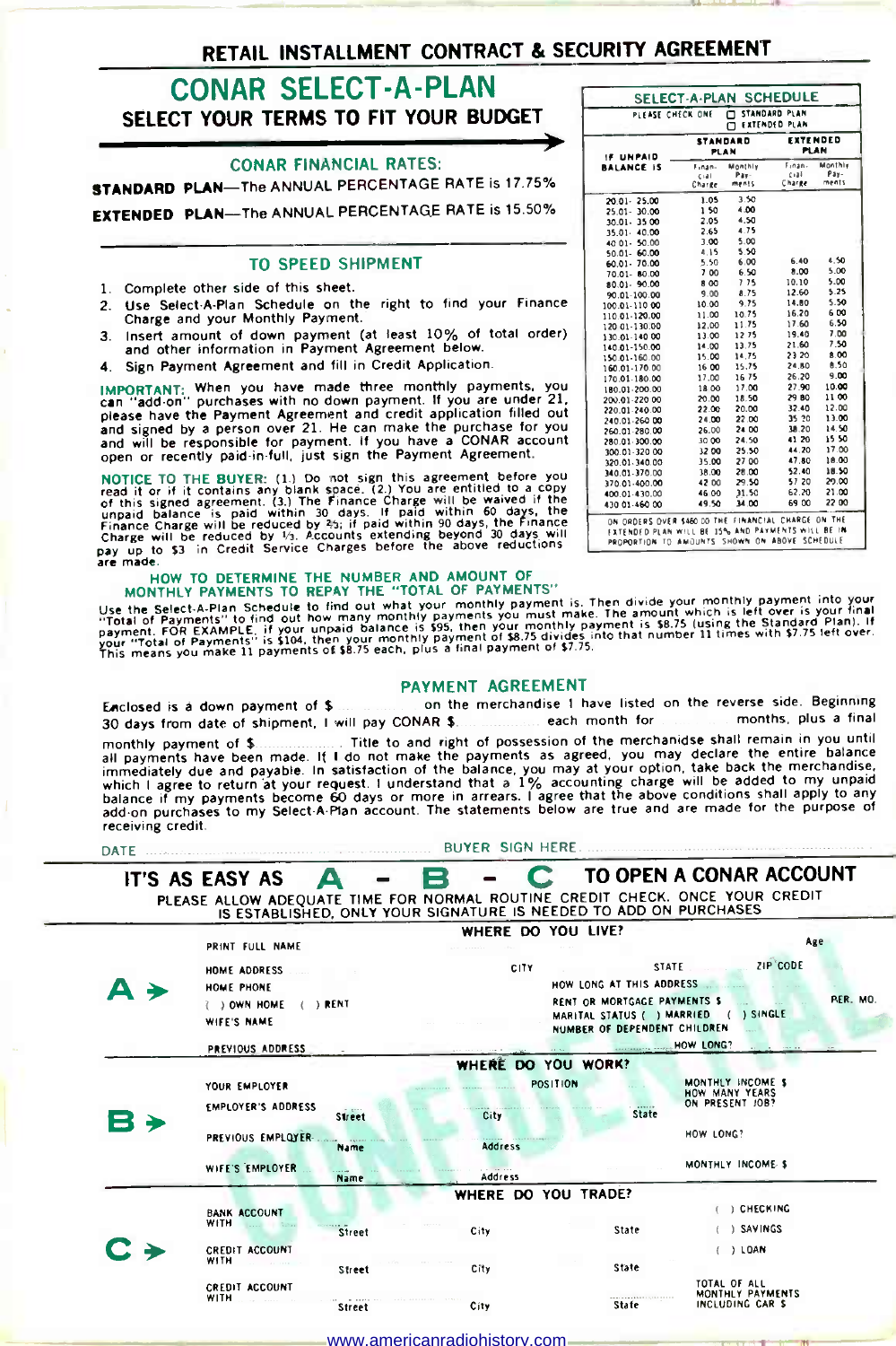### JANUARY/FEBRUARY ISSUE

# CONAR <sup>DIVISION OF NATIONAL RADIO INSTITUTE</sup><br>3939 WISCONSIN AVENUE • WASHINGTON, D.C. 20016

| $\Box$ Cash Order<br><b>CHECK ONE:</b><br>C.O.D. (20% deposit required)<br>Select-A-Plan Order                                                                                                                                                                              |          |            |                                                                                                                                                                                                                                            | CHECK ONE:                                       | New CONAR Account<br>$\Box$ Add-on CONAR Account<br>Re-open CONAR Account |        |
|-----------------------------------------------------------------------------------------------------------------------------------------------------------------------------------------------------------------------------------------------------------------------------|----------|------------|--------------------------------------------------------------------------------------------------------------------------------------------------------------------------------------------------------------------------------------------|--------------------------------------------------|---------------------------------------------------------------------------|--------|
| PLEASE PRINT<br>NRI Student or Graduate No.<br>Name                                                                                                                                                                                                                         |          |            | <b>Name</b>                                                                                                                                                                                                                                | Ship to another address? Give Directions here    |                                                                           |        |
| Address                                                                                                                                                                                                                                                                     |          |            | Address                                                                                                                                                                                                                                    |                                                  |                                                                           |        |
| City<br>State                                                                                                                                                                                                                                                               | Zip Code |            | City                                                                                                                                                                                                                                       | <b>State</b>                                     | Zip Code                                                                  |        |
| Moved since last order?<br><b>Previous Address</b>                                                                                                                                                                                                                          |          |            | City                                                                                                                                                                                                                                       |                                                  | <b>State</b>                                                              |        |
| 1.<br><b>NAME OF ITEM</b>                                                                                                                                                                                                                                                   | 2.       | STOCK $\#$ | 3.<br><b>HOW MANY?</b>                                                                                                                                                                                                                     | 4.<br><b>PRICE EACH</b>                          | 5.<br>TOTAL                                                               | WEIGHT |
|                                                                                                                                                                                                                                                                             |          |            |                                                                                                                                                                                                                                            |                                                  |                                                                           |        |
| <b>IMPORTANT</b>                                                                                                                                                                                                                                                            |          |            | 6. Total Cash Price<br>For Merchandise                                                                                                                                                                                                     |                                                  |                                                                           |        |
| To speed handling, any correspondence should<br>be on separate paper.                                                                                                                                                                                                       |          |            | 7. Parcel Post and Insurance                                                                                                                                                                                                               | (Do not remit for items shipped Express Collect) |                                                                           |        |
| All prices are net F.O.B., Wash., D.C.<br>Please include postage for weight shown and<br>insurance on Parcel Post orders.<br>Express Orders should not include shipping<br>charges.<br>A 20% deposit is required on C.O.D. orders.<br>SELECT A-PLAN ORDERS: Please complete |          |            | 8. 10% Cash Down Payment and<br>Parcel Post Costs Required on<br><b>New CDNAR Accounts</b><br>9. Unpaid Balance of Cash Price<br>(Items 6 & 7 less item 8)<br>( Washington, D.C.)<br>Residents Dnly<br>10. Sales Tax<br>11. Unpaid Balance |                                                  |                                                                           |        |
| and sign reverse side.<br>Thank you for your order.<br>Prices in the CONAR catalog and Select-A-Plan time                                                                                                                                                                   |          |            | (Amount to be financed)<br>(Item 9 plus item 10)<br>12. Finance Charge<br>(See schedule on back)                                                                                                                                           |                                                  |                                                                           |        |
| payment privileges apply only to residents of the United<br>States and Canada.                                                                                                                                                                                              |          |            | 13. Total of Payments<br>(Item 11 plus item 12)<br>14. Oeferred Payment Price                                                                                                                                                              |                                                  |                                                                           |        |
|                                                                                                                                                                                                                                                                             |          |            | (items 6, 10 and 12)                                                                                                                                                                                                                       |                                                  |                                                                           |        |

lease do not write in this space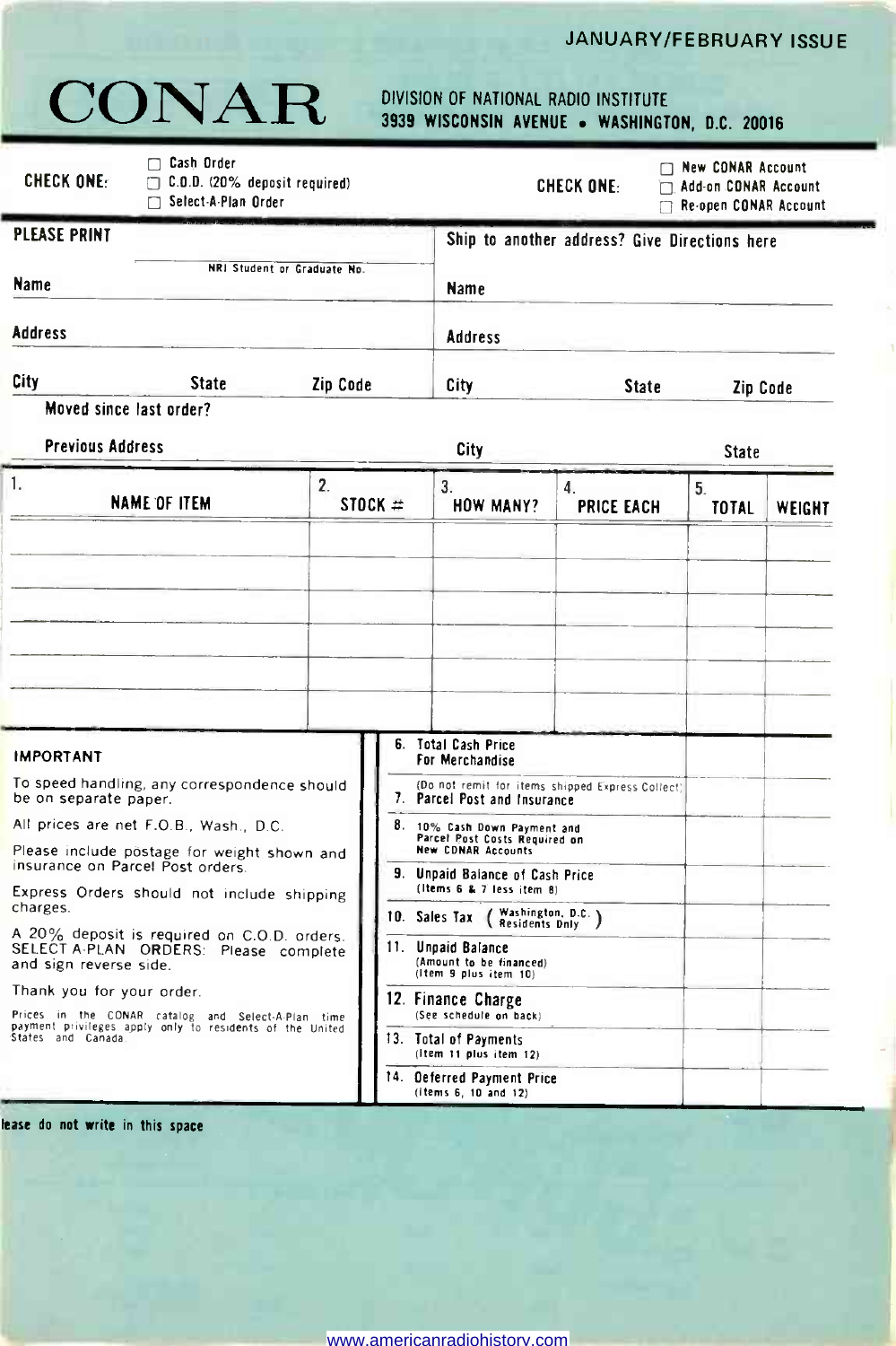| STATEMENT OF OWNERSHIP, MANAGEMENT AND CIRCULATION<br>(Act of August 12, 1970: Section 3685. Title 39. United States Code)                                                                                                                                                                                                                                                                                                                              |                                                                        | SEE INSTRUCTIONS<br>ON PAGE 2 (REVERSE)                                                    |
|---------------------------------------------------------------------------------------------------------------------------------------------------------------------------------------------------------------------------------------------------------------------------------------------------------------------------------------------------------------------------------------------------------------------------------------------------------|------------------------------------------------------------------------|--------------------------------------------------------------------------------------------|
| <b>T TITLE OF PUBLICATION</b><br>NRI Journal                                                                                                                                                                                                                                                                                                                                                                                                            |                                                                        | 2. DATE OF FILING<br>October 1, 1973                                                       |
| 3 FREQUENCY OF ISSUE<br>Bimonthly                                                                                                                                                                                                                                                                                                                                                                                                                       |                                                                        |                                                                                            |
| 4. LOCATION OF KNOWN OFFICE OF PUBLICATION (Street, city, county, state, ZIP code) (Not printers)                                                                                                                                                                                                                                                                                                                                                       |                                                                        |                                                                                            |
| 3939 Wisconsin Avenue, N.W., Washington, D.C. 20016                                                                                                                                                                                                                                                                                                                                                                                                     |                                                                        |                                                                                            |
| B. LOCATION OF THE HEADQUARTERS OR GENERAL BUSINERS OFFICES OF THE PUBLISHERS (Not printers)<br>McGraw-Hill Continuing Education Center, 3939 Wisconsin Avenue, N.W., Washington, D.C. 20016                                                                                                                                                                                                                                                            |                                                                        |                                                                                            |
| 6. NAMES AND ADDRESSES OF PUBLISHER, EDITOR, AND MANAGING EDITOR<br>PUBLISHER (Name and address)                                                                                                                                                                                                                                                                                                                                                        |                                                                        |                                                                                            |
| William F. Dunn, 8802 Fox Hills Trail, Potomac, MD 20854                                                                                                                                                                                                                                                                                                                                                                                                |                                                                        |                                                                                            |
| EDITOR (Name and address)                                                                                                                                                                                                                                                                                                                                                                                                                               |                                                                        |                                                                                            |
| same as above<br><b>MANAGER EDITOR (Name and address)</b>                                                                                                                                                                                                                                                                                                                                                                                               |                                                                        |                                                                                            |
| Jane Wright, Box 114, Beallsville, MD 20704                                                                                                                                                                                                                                                                                                                                                                                                             |                                                                        |                                                                                            |
| 7. OWNER (If owned by a corporation, its name and address must be stated and also immediately thereunder the names and addresses of<br>stockholders owning or holding I percent or more of total amount of stock. If not owned by a corporation, the names and addresses of the<br>individual owners must be given. If owned by a partnership or other unincorporated firm, its name and address, as well as that of each<br>individual must be given.) |                                                                        |                                                                                            |
| <b>NAME</b>                                                                                                                                                                                                                                                                                                                                                                                                                                             |                                                                        | <b>ADDRESS</b><br>1221 Avenue of the Americas, New York, NY 10020                          |
| McGraw-Hill, Inc.                                                                                                                                                                                                                                                                                                                                                                                                                                       |                                                                        |                                                                                            |
|                                                                                                                                                                                                                                                                                                                                                                                                                                                         |                                                                        |                                                                                            |
| 8. KNOWN BONDHOLDERS, MORTGAGEES, AND OTHER SECURITY HOLDERS OWNING OR HOLDING 1 PERCENT OR MORE OF                                                                                                                                                                                                                                                                                                                                                     |                                                                        |                                                                                            |
| TOTAL AMOUNT OF BONDS, MORTGAGES OR OTHER SECURITIES (If there are none, so state)<br>NAME                                                                                                                                                                                                                                                                                                                                                              |                                                                        |                                                                                            |
|                                                                                                                                                                                                                                                                                                                                                                                                                                                         |                                                                        | <b>ADDRESS</b>                                                                             |
|                                                                                                                                                                                                                                                                                                                                                                                                                                                         |                                                                        |                                                                                            |
|                                                                                                                                                                                                                                                                                                                                                                                                                                                         |                                                                        |                                                                                            |
| 9 FOR OPTIONAL COMPLETION BY PUBLISHERS MAILING AT THE REGULAR RATES (Section 132.121, Peacel Service Manual)<br>39 U, S, C, 3626 provides in pertinent part: "No person who would have been entitled to mall matter under former section 4369 of this title<br>shall mail such matter at the rates provided under this subsection unless he files annually with the Pestal Spavice a written request for<br>permission to mail matter at such rates,"  |                                                                        |                                                                                            |
| In accordance with the provisions of this statute, I hereby request permission to mall the publication named in Item 1 at the reduced postage<br>rates presently authorized by 39 U.S.C. 3626.<br>(Signature and title of editor, publisher, business manager, or owner)<br>10. FOR COMPLETION BY NONPROFIT ORGANIZATIONS AUTHORIZED TO MAIL AT SPECIAL RATES (Secrion 132.122, PostalManual)                                                           |                                                                        |                                                                                            |
| Have not changed<br>The purpose, function, and nonprofit status of this<br><b>Exauring preceding</b><br>organization and the exempt status for Federal<br>12 months<br>Income tax purposes                                                                                                                                                                                                                                                              | (Check one)<br>Have changed during<br>preceding 12 months              | (If changed, publisher must<br>subrut explanation of change<br>with this statement.)       |
|                                                                                                                                                                                                                                                                                                                                                                                                                                                         | AVERAGE NO, COPIES<br>EACH ISSUE DURING<br>PRECEDING 12 MONTHS         |                                                                                            |
|                                                                                                                                                                                                                                                                                                                                                                                                                                                         |                                                                        | 49,000                                                                                     |
| 1. SALES THROUGH DEALERS AND CARRIERS, STREET<br>VENDORS AND COUNTER SALES                                                                                                                                                                                                                                                                                                                                                                              | 48,600<br>None                                                         | None                                                                                       |
| 2 MAIL SUBSCRIPTIONS                                                                                                                                                                                                                                                                                                                                                                                                                                    | 46,352                                                                 | 41,303                                                                                     |
|                                                                                                                                                                                                                                                                                                                                                                                                                                                         | 46.352                                                                 | 41,303                                                                                     |
| 1. SAMPLES, COMPLIMENTARY, AND OTHER FREE COPIES                                                                                                                                                                                                                                                                                                                                                                                                        | 244                                                                    | 244                                                                                        |
| 2. COPIES DISTRIBUTED TO NEWS AGENTS, BUT NOT SOLD                                                                                                                                                                                                                                                                                                                                                                                                      | None                                                                   | None                                                                                       |
|                                                                                                                                                                                                                                                                                                                                                                                                                                                         | 46,596                                                                 | 41,547                                                                                     |
| PRINTING                                                                                                                                                                                                                                                                                                                                                                                                                                                | 2.004                                                                  | 7,453                                                                                      |
| 11. EXTENT AND NATURE OF CIRCULATION<br>A. TOTAL NO. COPIES PRINTED (Net Press Run)<br><b>B. PAID CIRCULATION</b><br>C. TOTAL PAID CIRCULATION<br>D. FREE DISTRIBUTION BY MAIL, CARRIER OR OTHER MEANS<br>E. TOTAL DISTRIBUTION (Sum of C and D)<br>F. OFFICE USE, LEFT-OVER, UNACCOUNTED, SPOILED AFTER<br>G. TOTAL (Sum of E & F-should equal net press run shown in A)                                                                               | 48,600<br>(Signature of editor, publisher, business manager, or owner) | ACTUAL NUMBER OF COPIES OF<br>SINGLE ISSUE PUBLISHED NEAR-<br>EST TO FILING DATE<br>49,000 |

t